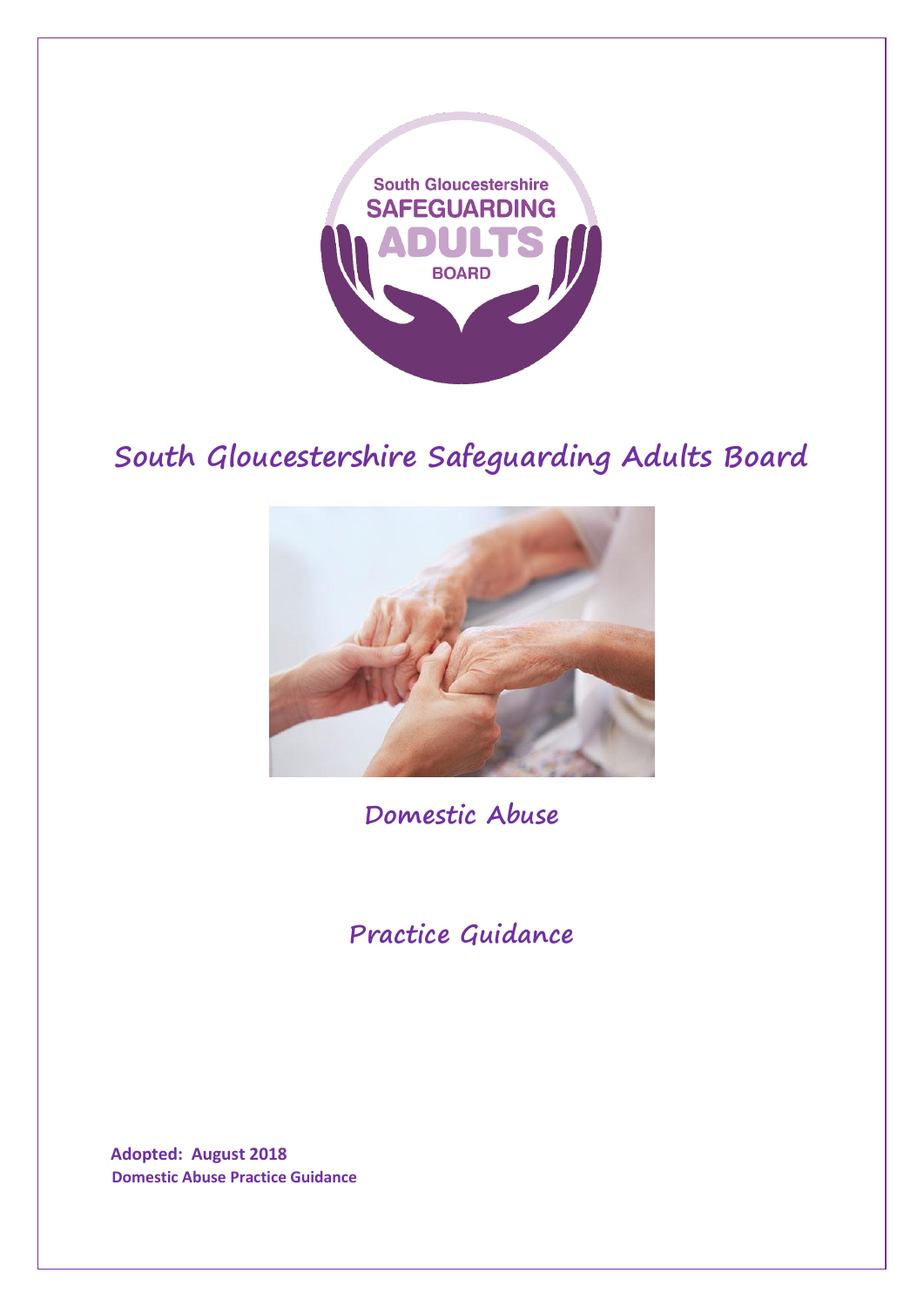#### **Acknowledgements**

This guidance draws on material, with thanks, from the Association of Directors of Adult Social Services (ADASS), Research in Practice for Adults (Ripfa) and Safelives.

| <b>Contents</b>                                                                     | Page |
|-------------------------------------------------------------------------------------|------|
| <b>Introduction</b>                                                                 | 3    |
| What is domestic abuse and how does it link to adult safeguarding?                  | 4    |
| What research tells us                                                              | 5    |
| Understanding the impact of domestic abuse                                          | 7    |
| The barriers to seeking help                                                        | 8    |
| Working with people needing care and support who are<br>experiencing domestic abuse | 10   |
| <b>Mental Capacity</b>                                                              | 15   |
| <b>Safe Enquiries</b>                                                               | 17   |
| Assessing and managing risks                                                        | 18   |
| Domestic abuse support services and legal action                                    | 22   |
| Working with perpetrators of domestic abuse                                         | 24   |
| <b>Appendices:</b>                                                                  |      |
| Appendix One: Services available in South Gloucestershire - Nextlink                | 25   |
| Appendix Two: Services available in South Gloucestershire - Julian<br><b>House</b>  | 28   |
| <b>Appendix Three: MARAC</b>                                                        | 29   |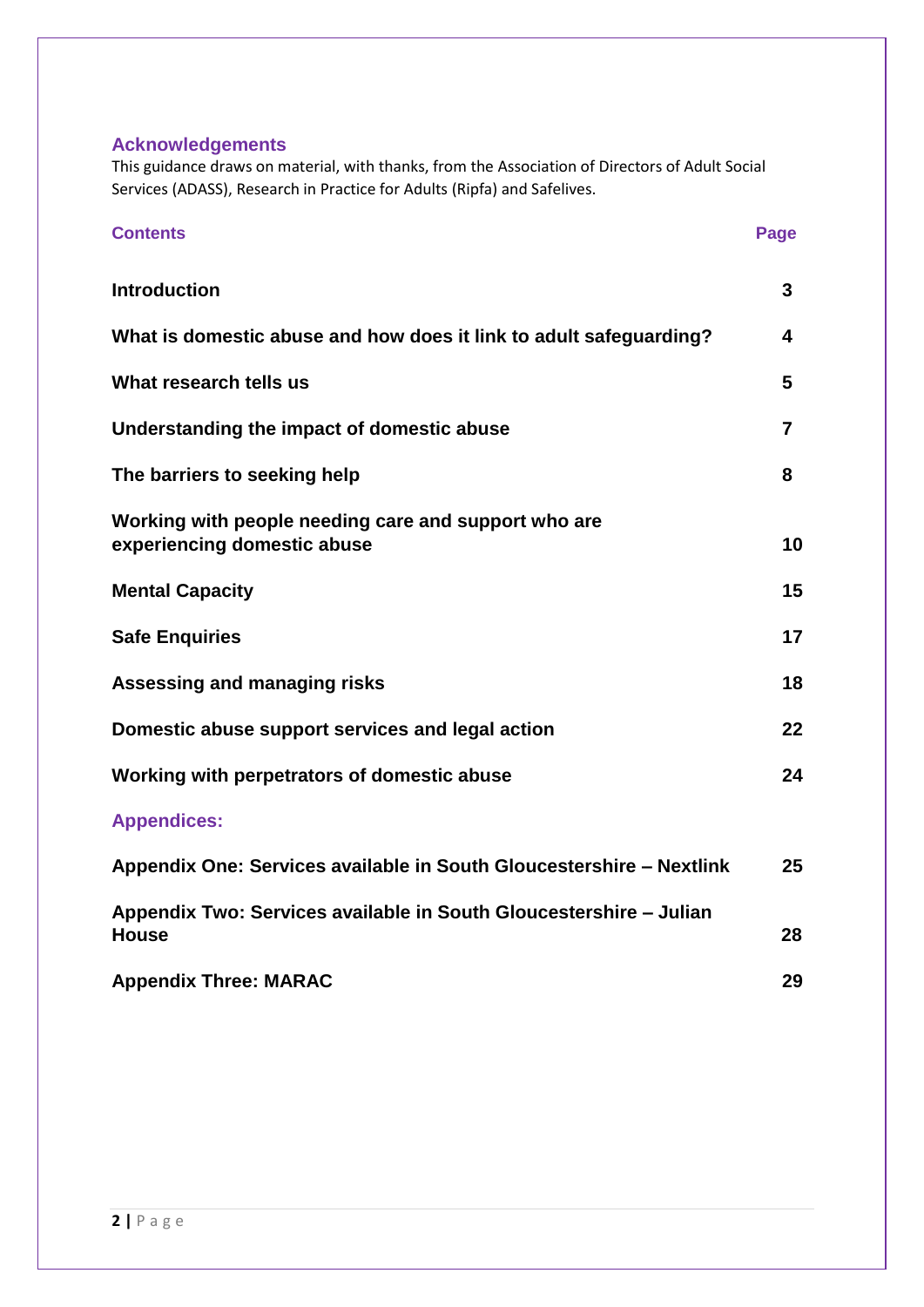#### **Introduction**

This document provides guidance for dealing with concerns in relation to domestic abuse for adults with care and support needs. The suggestions in this guidance recognise that the priority of work in this area is the safeguarding of children and adults. They do not replace existing safeguarding procedures and must be read and used in the context of the [South Gloucestershire Multi-Agency](http://sites.southglos.gov.uk/safeguarding/adults/i-work-with-adults/policies-and-procedures/) Safeguarding Policy [and Procedures.](http://sites.southglos.gov.uk/safeguarding/adults/i-work-with-adults/policies-and-procedures/)

Its purpose is to help staff give better informed and more effective support to people who need an adult safeguarding service because of domestic abuse. It aims to:

- Improve recognition and understanding of the circumstances in which adult safeguarding and domestic abuse overlap and should be considered in tandem.
- Contribute to the knowledge and confidence of professionals so that the complexities of working with people who have care and support needs and who are also experiencing domestic abuse are better understood, and better outcomes for people can be achieved as a result.
- Offer good practical advice to staff to ensure that people with care and support needs have the best support, advice and options for resolutions and recovery if they are harmed or abused by a partner or family member.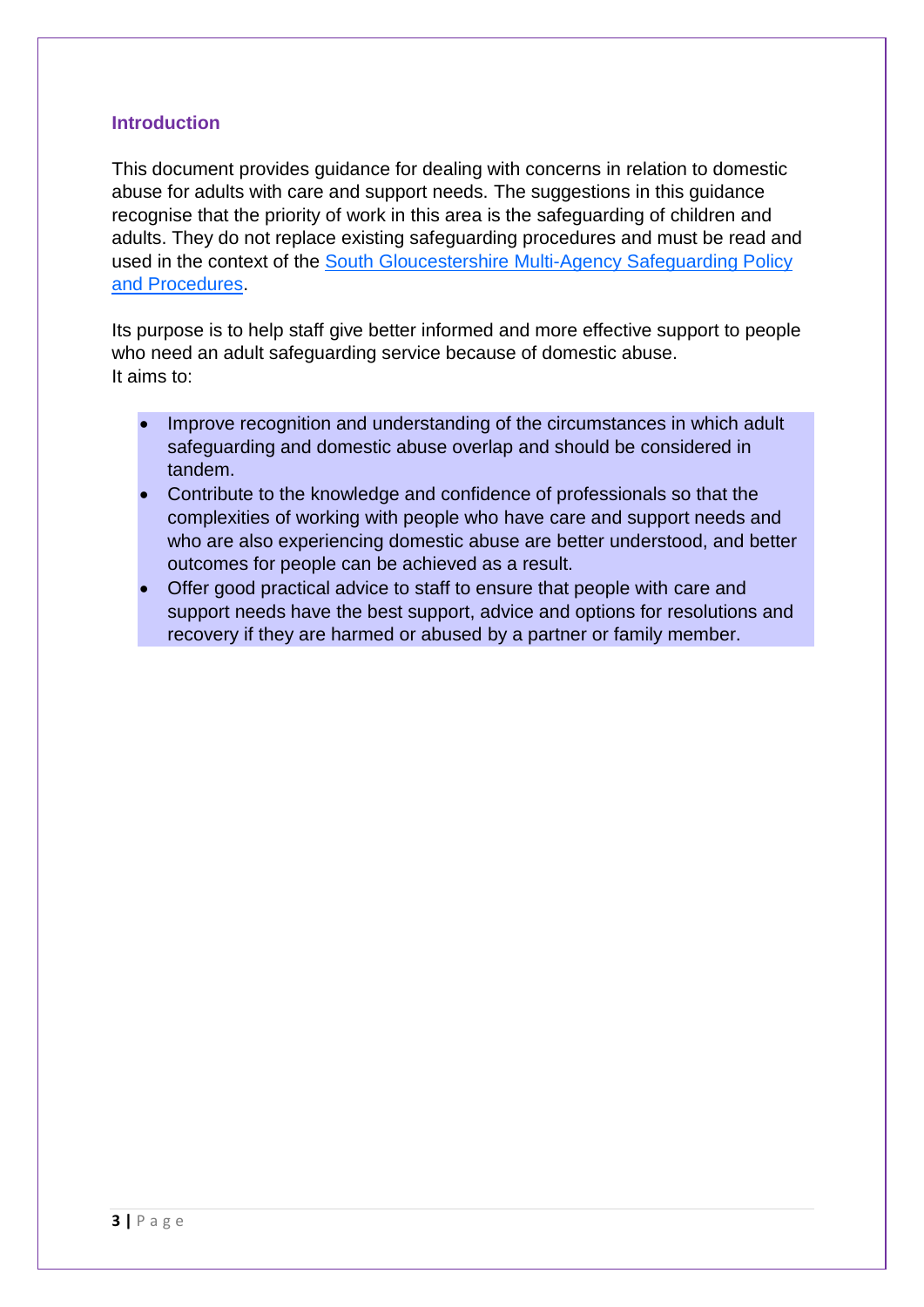# **What is domestic abuse and how does it link to adult safeguarding?**

The Home Office (2013) defines domestic abuse as:

'Any incident or patterns of incidents of controlling, coercive or threatening behaviour, violence or abuse between those aged 16 or over, who are or have been intimate partners or family members regardless of gender or sexuality. This can encompass but is not limited to the following types of abuse:

- **Psychological**
- Physical
- Sexual
- Financial
- Emotional'

**Controlling behaviour** is a range of acts designed to make a person subordinate and/or dependent by isolating them from sources of support, exploiting their resources and capacities for personal gain, depriving them of the means needed for independence, resistance and escape and regulating their everyday behaviour.

**Coercive behaviour** is an act or pattern of acts of assault, threats, humiliation and intimidation or other abuse that is used to harm, punish or frighten their victim.

This definition includes so-called honour based violence or abuse (HBV), female genital mutilation (FGM) and forced marriage. Victims are not confined to one gender or ethnic group.

There is no specific offence of domestic abuse under criminal law, but many forms of domestic abuse are crimes, such as assault, false imprisonment, criminal damage, sexual assaults and coercive control. If convicted the sentence given to the perpetrator will depend on the seriousness of the offence and whether the abuser has any previous convictions. Criminal law can offer some protection to people at risk, but the process is primarily aimed at dealing with the offender.

The terms 'domestic violence' and 'domestic abuse' are often used interchangeably, but this guidance refers to domestic abuse, as it is felt this is a more inclusive way to describe a range of behaviours which can include violence. Past legal and cultural understanding of domestic abuse has been too narrowly focused on single physically violent incidents rather than complex and controlling patterns of behaviour. It is recognised that the desire to exert power and control in family, domestic and intimate relationships underpins the majority of domestic abuse which takes place, and that abuse is usually inflicted to achieve this end.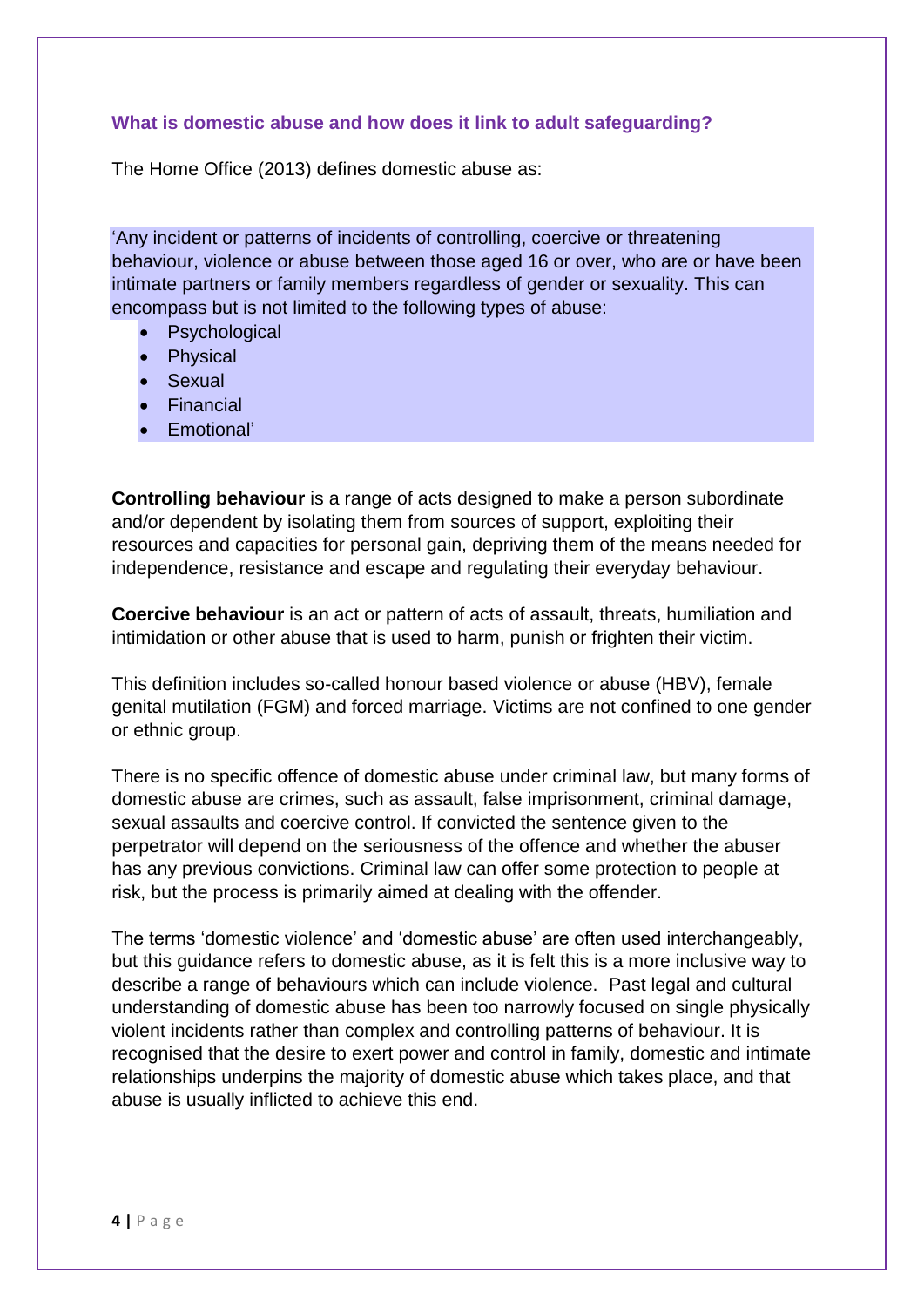#### **Making the links between safeguarding and domestic abuse**

A significant proportion of adults who need safeguarding support do so because they are experiencing domestic abuse. Despite the clear overlap between work to support people experiencing domestic abuse and safeguarding adults work, the two have developed as separate professional fields.

There is a strong, evidence-based link between domestic abuse and child abuse. Exposure to domestic abuse is **always** abusive to children, although the impact on them may vary. Where adult safeguarding and domestic abuse are being addressed and children are involved or present, professionals have a duty to refer to children's services, even if the adult victim chooses not to, or is not able to, accept help for him or herself.

#### **What research tells us**

The Crime Survey England and Wales 2013 – 14 estimates that each year around 2.1m people suffer some form of domestic abuse - 1.4 million women (8.5% of the population) and 700,000 men (4.5% of the population). An estimated 4.6m women (28% of the adult population) have experienced domestic abuse at some point in their life.

Research also shows that domestic abuse poses a more serious risk for women than to men with an average of 100 women being killed in England and Wales each year. It is estimated many more take their own lives as a result of domestic abuse: every day almost 30 women attempt suicide as a result of experiencing domestic abuse and every week three women take their own lives.

The vast majority of reported domestic abuse is perpetrated by men on women. Historically domestic abuse approaches have had an emphasis on partner violence. More recently, partner abuse in lesbian, gay, bisexual or transgendered relationships has become more understood. More focus now needs to be given to family and intergenerational abuse, and the way in which it may be different from partner violence. Families are complex and each one is different. In any case of abuse in a wider family relationship practitioners should consider whether domestic abuse is also a feature and should seek advice if they are unsure.

Research has shown that disabled women are at significant and higher risk than women in the general population. More than 50 per cent of disabled women in the UK have experienced domestic abuse in their lives and may be assaulted or raped at a rate that is at least twice that of non-disabled women. Similarly men and women with severe mental illness experience a substantially increased risk of domestic and sexual violence, as well as higher prevalence of family violence and adverse health impacts following victimisation.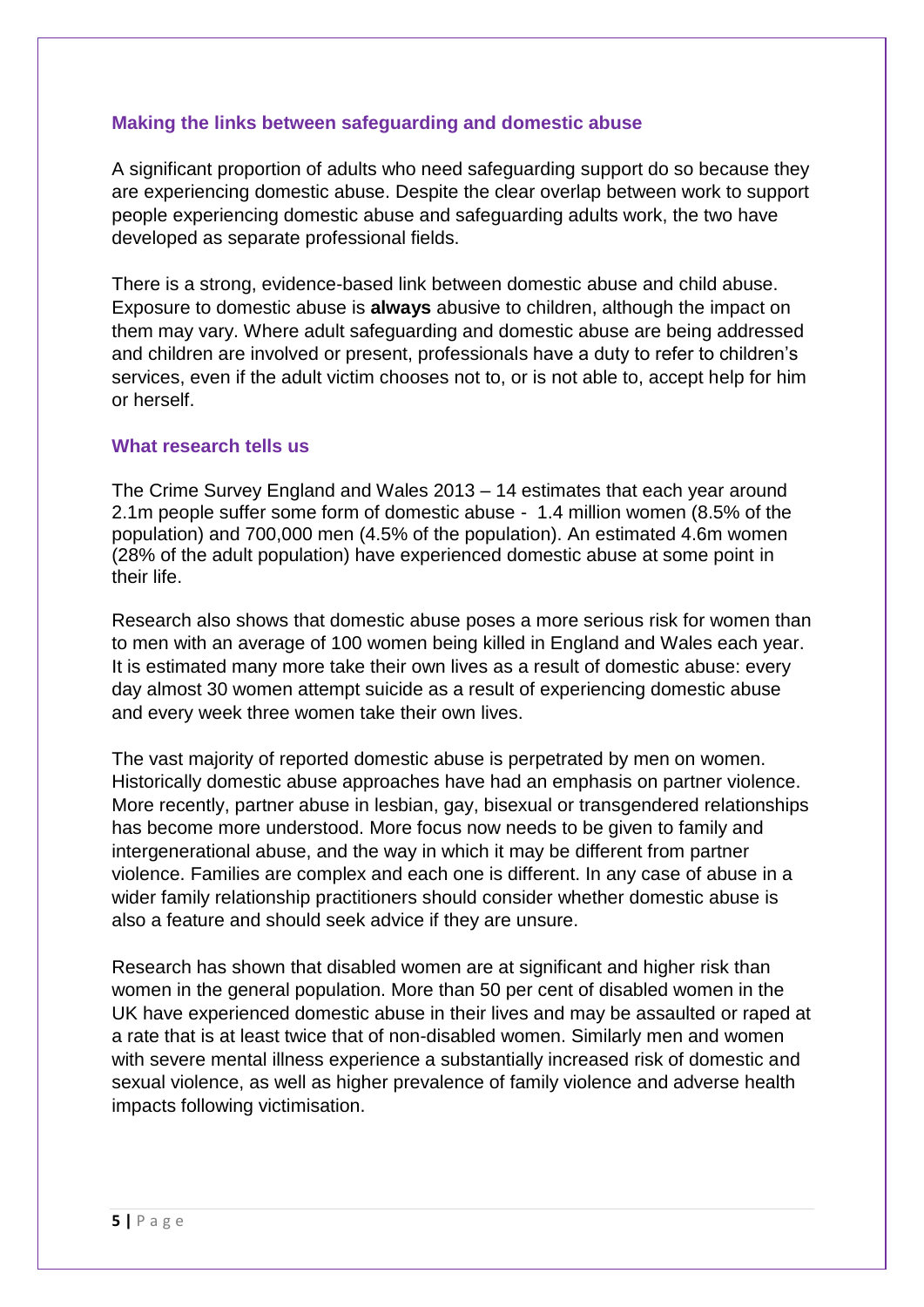Pregnancy also increases the risk of domestic abuse. Nearly one in three women who suffer from domestic abuse during their lifetime report that the first incidence of violence happened while they were pregnant.

A UK study of abuse and neglect of older people found that the majority of perpetrators of interpersonal abuse in domestic circumstances were men, most of whom were themselves older people. The eldest women were found to be at greatest risk of neglect, whilst men over 65 were more likely to experience financial abuse. Most perpetrators of financial abuse were younger people of both genders. The Metropolitan police have reported an increase of domestic abuse homicides where the perpetrators are children or grandchildren on parents or grandparents.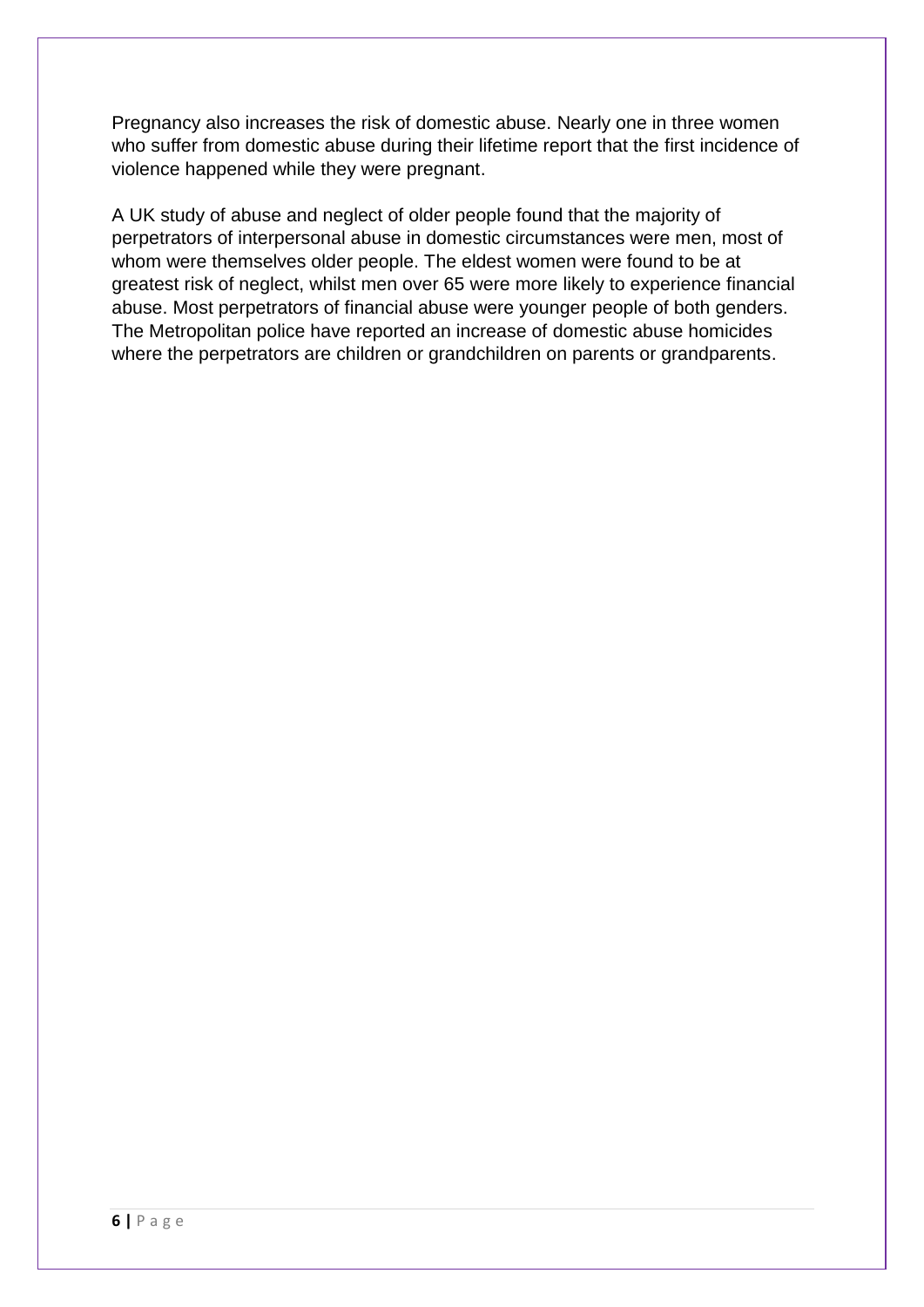# **Understanding the impact of domestic abuse**

The impact of domestic abuse can be devastating. It can lead to or exacerbate:

- Repeated short-term impacts on health including bruises, burns, cuts, broken bones, sexually transmitted diseases, and lost teeth and hair
- Miscarriage, still birth and other pregnancy complications
- Long-term and chronic health problems including asthma, epilepsy, digestive problems, migraine, hypertension, and skin disorders
- Physical and sensory impairments, such as walking difficulties or deafness
- Emotional harm including loss of confidence and low self-esteem
- **Long term social difficulties**
- Poor mental health such as anxiety, depression and post-traumatic stress disorder
- Substance misuse, often as an attempt to cope with circumstances
- Physical and/or emotional harm to a child or dependent adult in the household
- Preventing an adult from being able to care for others or themselves
- Preventing children and dependent adults from achieving their full potential
- Isolation from family, friends and community
- Negative effect on work and possible loss of independent income
- For some people domestic abuse will result in **serious injury or death**

There may be additional impacts on people with care and support needs:

- Increased mental and physical disability
- Reluctance to use essential routine medical services or attend services outside the home where personal care is provided
- Increased powerlessness, dependency and isolation
- Feeling that their impairments are to blame
- Increased shame about their impairments

Research has shown that:

- People's impairments are frequently used in the abuse
- Humiliation and belittling were particularly prevalent
- Many abusers deliberately reinforce dependency as a way of asserting and maintaining control
- The impact of domestic abuse is often especially acute where the abusive partner is also the carer, the carer has considerable power and control and the victim relies on them
- Perpetrators often use forms of abuse that exploit, or contribute to, the abused person's impairment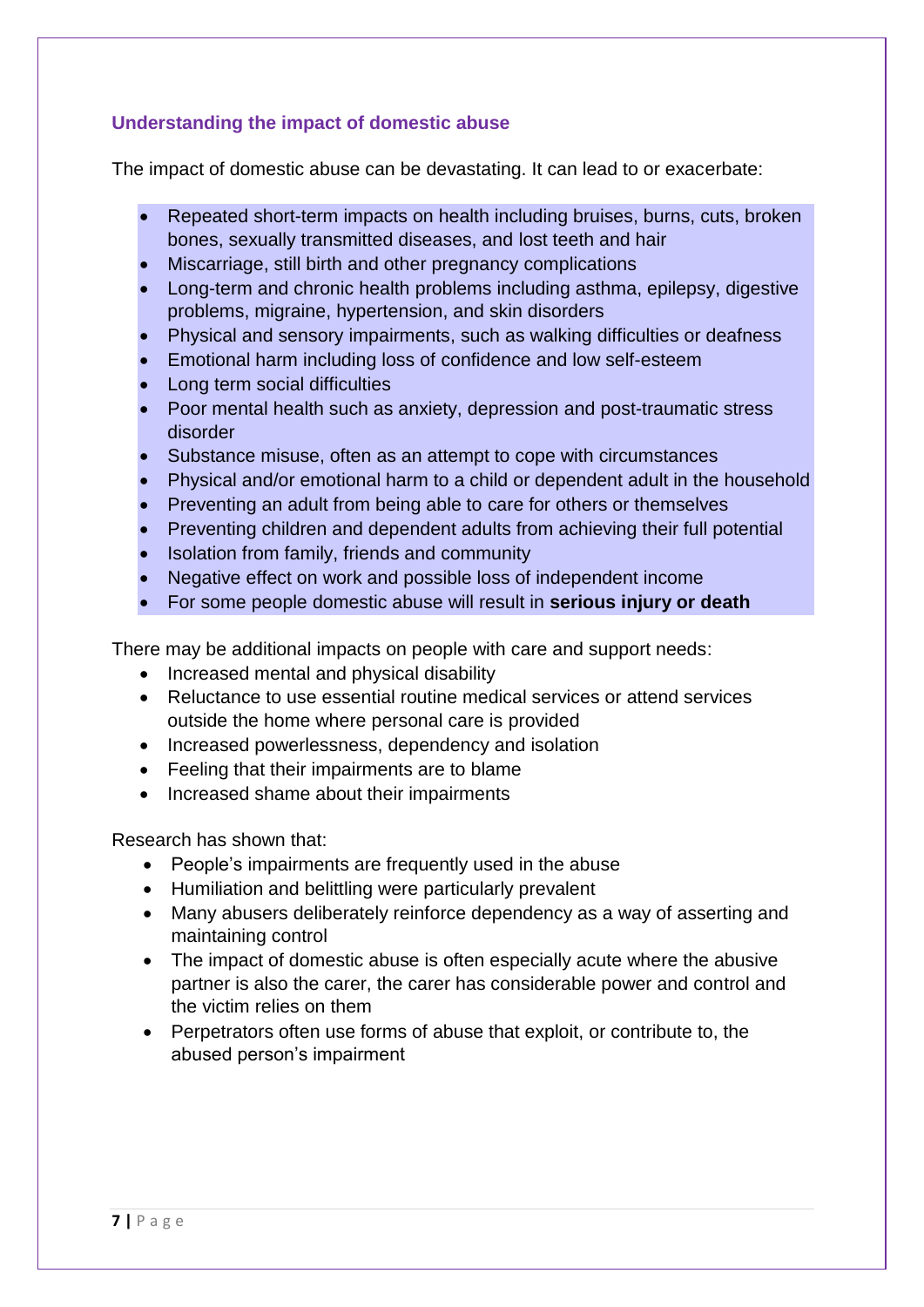# **The barriers to seeking help**

Effective work with victims of domestic abuse requires an understanding of the

reasons why people stay in abusive relationships, and why they may not seek or respond to offers of help. Some barriers to seeking help arise from the emotional and psychological impact of domestic abuse. Others may be practical or social/cultural. Many are similar to the barriers that prevent people from seeking help over other safeguarding issues.



They may include:

- Fear of the abuser and/or what they will do (this may be realistic based on past experience and threats that have been made)
- Lack of experience or knowledge of other victims who have dealt with abuse successfully
- Lack of experience of positive action from statutory agencies
- Lack of knowledge/access to support services
- Lack of resources, financial or otherwise
- Previous experiences and/or a fear of being judged or not believed
- Love, loyalty or emotional attachment towards the abuser, and hope that they will change
- **Feelings of shame or failure**
- Pressure from family/community/friends
- Religious or cultural expectations
- Previous experience and/or fear that people from their community (e.g. LGBT, BAME) will be poorly understood or ignored
- Fear of agency pressure to pursue a criminal case
- The long term effects of abuse such as prolonged trauma, disability resulting from abuse, self-neglect, mental health problems
- Numbness or depression rising from their circumstances
- Low self-esteem/self-worth
- Drug and/or alcohol addiction (and fear that this will be used against them)
- Anticipated impact on children and/or dependent adults
- Fear of single parent stigma
- Fear of losing contact with children, dependent adults and other relatives and friends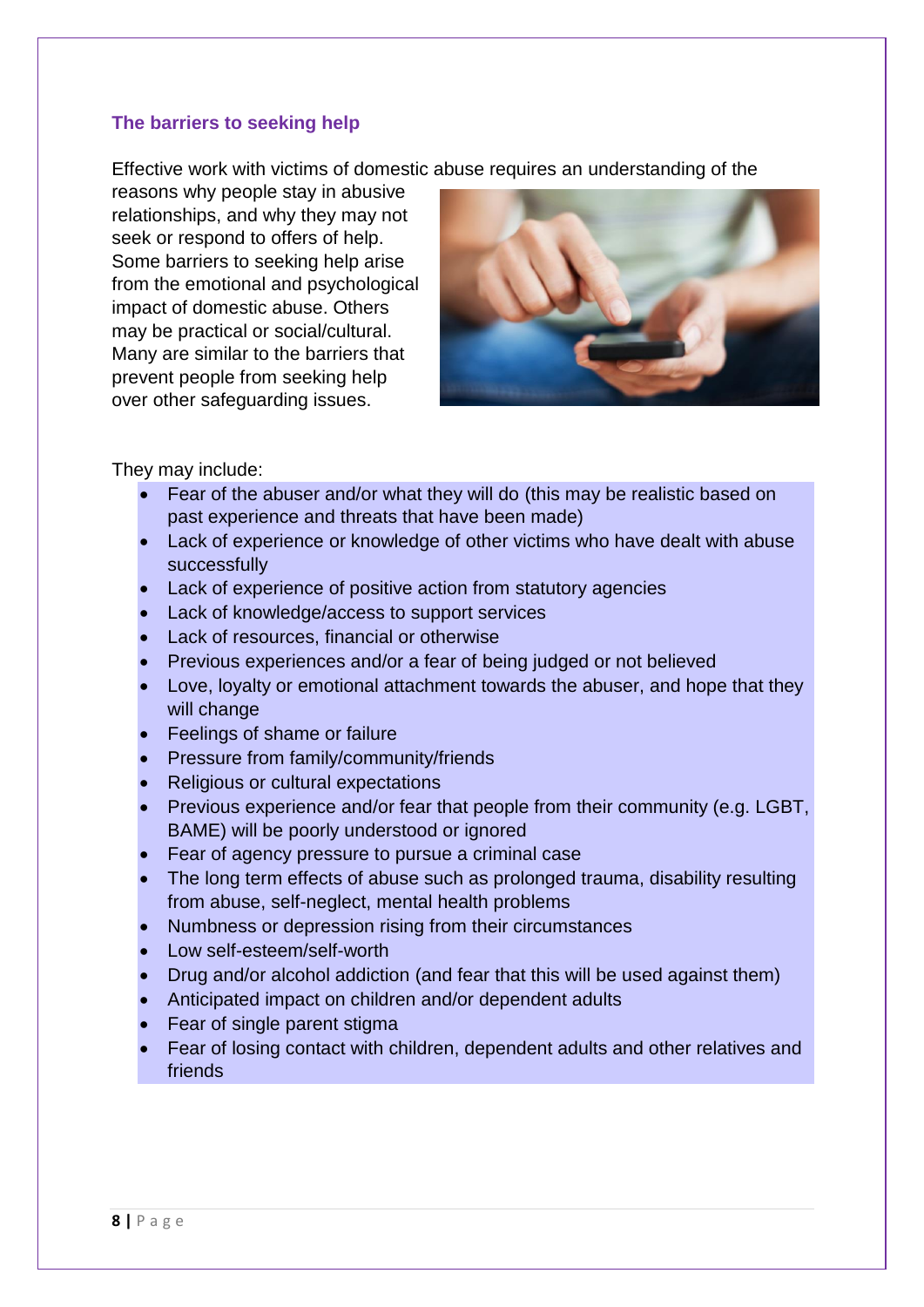# **Additional barriers for people from a BAME background**

There is under-reporting of domestic abuse by people from Black Asian and minority ethnic communities in the general population. Some of the additional barriers to reporting may be:

- Language barriers
- Family honour, shame and stigma
- Fear of rejection by their community
- Fear of broken confidentiality within their community
- Immigration status and no recourse to public funding
- Racism (perceived or actual)
- Cultural or community expectations
- Misunderstanding of forced marriage and female genital mutilation
- Fear of so called 'honour' based violence (including murder) or punishment for speaking out
- Lack of appropriate services

# **Additional barriers for people with care and support needs**

Although disabled women are twice as likely to experience domestic abuse as women without disabilities and are more likely to be at risk of serious harm, statistics show an under reporting of domestic abuse for this group of people. This may be because it is even more under recognised than the general population. The barriers to accessing services can include:

- Lack of accessible information about abuse and legal rights
- Lack of accessible domestic abuse services
- Lack of accessible information about services to meet their care and support needs, and options such as direct payments
- Fear that interpreters may not keep confidentiality
- Assumptions that physical and sensory impairments prevent people from making their own decisions
- Being used to dependency, and a lack of respect and dignity, thus assuming abuse is normal and minimising its impact
- Fear of having to live in a care home
- Reliance on the abuser for care and support
- The expectation that disabled people should be grateful for support and not complain
- The victim may be the carer of the abuser and feel a sense of obligation to carry on and put up with the abuse
- Older and disabled people may be more physically vulnerable, more socially isolated and less able to escape. The abuser may be constantly present. The abuser may be the only person with whom the older person has any contact
- Shame and stigma. For example, older adults may experience shame for having put up with it for so long
- Not being asked. Professionals rarely ask about abuse and women are often reluctant to disclose abuse if not directly asked
- Being more identifiable visually, and traceable through attendance for specialised care/services/benefits, making it harder to remain protected from abuse after leaving an abusive relationship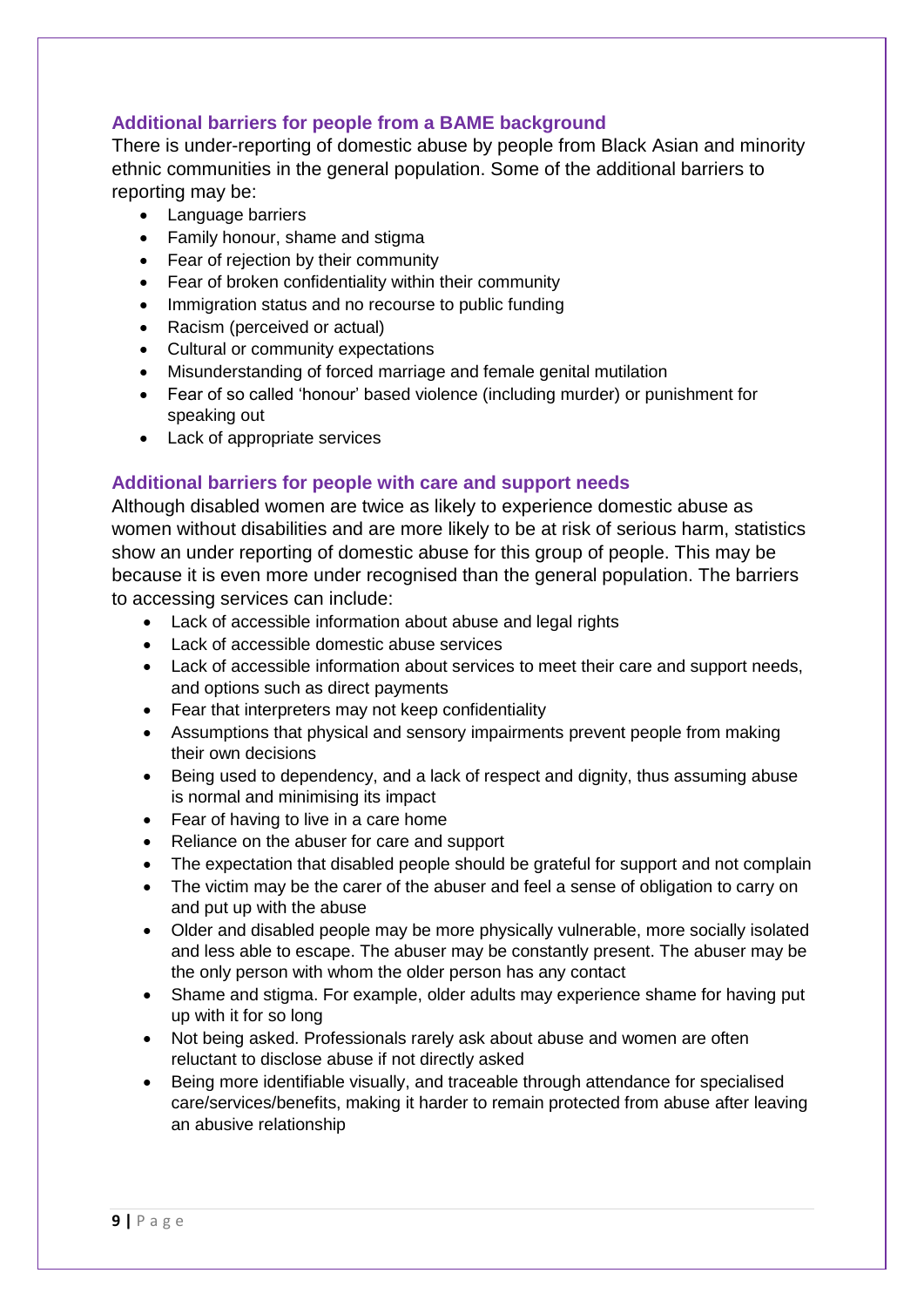# **Working with people needing care and support who are experiencing domestic abuse**

Where a person experiencing domestic abuse has care and support needs that prevent them from safeguarding themselves, both the local domestic abuse and safeguarding adults procedures will apply. In such a situation safeguarding work should ensure that the person has access to [specialist domestic abuse services.](http://www.nextlinkhousing.co.uk/southglos/)

Best practice is for the person at risk to be at the centre of the safeguarding procedures, using safe enquiry and supporting and empowering them to address the risk they face, using a Making Safeguarding Personal approach. This person-centred approach will always ask the person who has been harmed what they want to happen, and works towards the outcomes that they define.

Some people will not trust agencies to respond effectively or will fear further loss of independence. These people may need more time to build trust and confidence, and will require a positive indication that they will be supported before they disclose abuse to professionals. Independent and voluntary sector organisations with experience in domestic abuse may be better placed to gain the confidence of and offer support to those who mistrust statutory agencies.

> *Research shows that women experiencing domestic abuse will not usually voluntarily disclose to a professional unless directly asked. However while victims may be reluctant to disclose, many report that they hope someone will ask them. Repeated enquiry over time also increases the likelihood of disclosure.*

Building up trust in a professional and their organisations approach to domestic abuse will help people feel able to disclose. For example professionals should:

- Be non-judgemental about the victim and the perpetrator
- Be clear that the abuse should stop
- Never blame the victim for the abuse

Information and leaflets about domestic abuse can be routinely offered to all service users. Those who are experiencing abuse may then go on to disclose it. They will also know that the professional and their organisation take domestic abuse seriously, giving them confidence to disclose at a later date. Those who are not experiencing domestic abuse may become better informed and may pass the information on to others.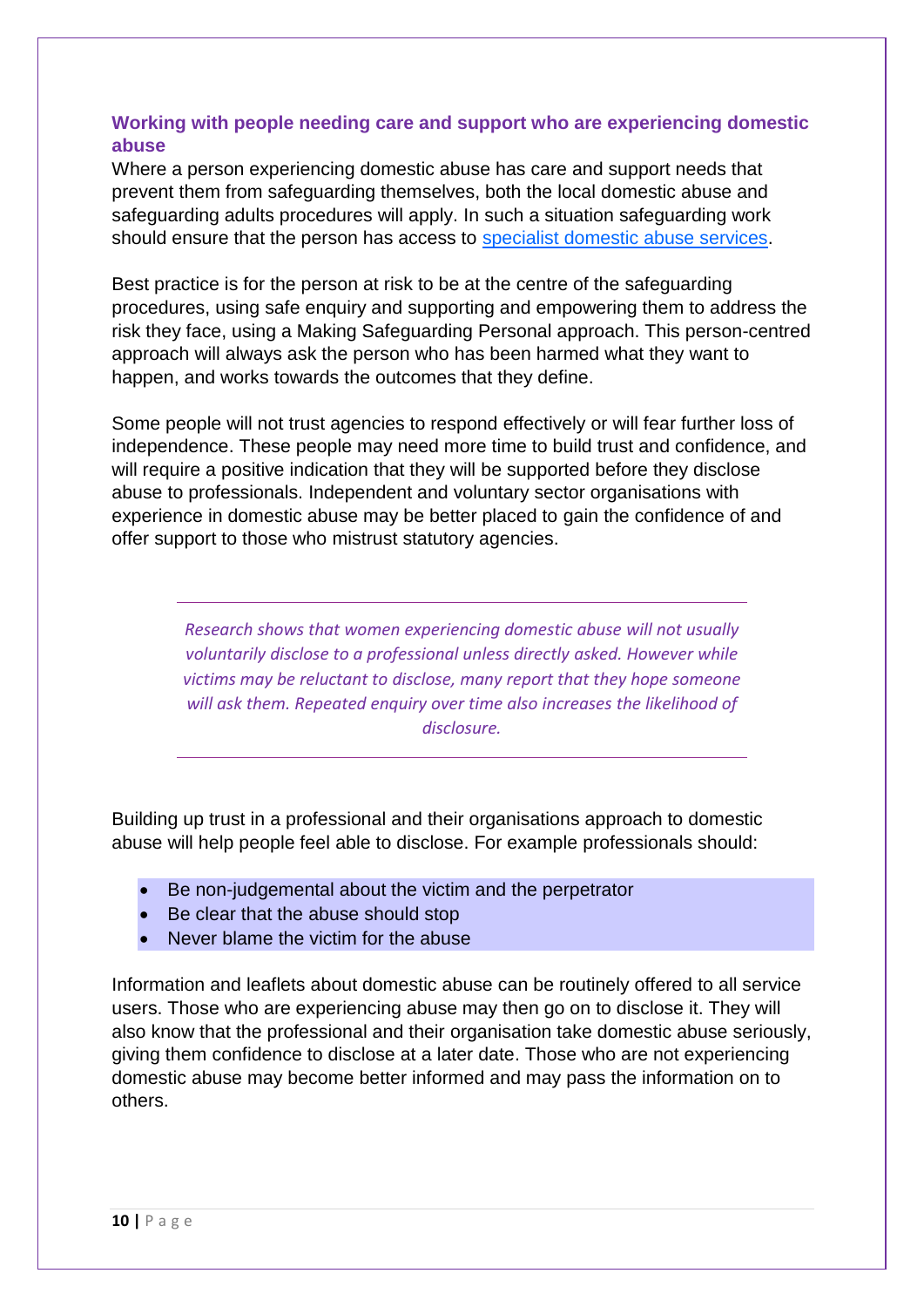#### **Specific types of abuse**

#### **Forced marriage**

Forced marriage is a crime. It is different to an arranged marriage, where the family of both spouses take a role in arranging the marriage but the decision to accept the arrangement or not rests with the prospective spouses. In forced marriage, one or both spouses do not, or through lack of mental capacity cannot, consent to the marriage.

It is important to recognise that forced marriage situations can involve the person being at risk from a number of people in the family and/or community through so called 'honour-based violence or abuse'. Advice about safety planning and practice guidance can be gained from the Home Office's Forced Marriage Unit [\(www.gov.uk/stop-forced-marriage\)](http://www.gov.uk/stop-forced-marriage)

# **Other domestic abuse within families**

Abuse within families reflects a diverse range of relationships and power dynamics, which may affect the causes and impact of abuse. These can challenge professionals to work across multi-disciplinary boundaries in order to protect all those at risk, including children.

In some situations, abuse and neglect may be unintentional or as a result of 'carer stress'. However the assumption should be that any form of abuse can cause serious harm. A person-centred approach to the person experiencing abuse will enable professionals to identify when abuse is unintentional and therefore when it may be stopped through, for example, work with the perpetrator.

Domestic abuse includes sexual assault. If someone has been raped or sexually assaulted forensic evidence is key to potential conviction. If the situation is already known to the police then it is likely the victim will have been referred to 'The Bridge 'the local Sexual Assault Referral Centre (SARC) and/or have been referred to an Independent Sexual Violence Advocate (ISVA). If the person is unsure about contacting the police they can self-refer to [The Bridge](https://www.thebridgecanhelp.org.uk/) who can offer medical care, emotional and psychological support, and practical help to anyone who has been raped or sexually assaulted. Evidence can be collected and stored, but will only be used to take a case forward with the victims informed consent.

Studies have shown that professionals can find it hard to focus on the level and source of primary risk, for example pursuing issues of drug and alcohol misuse or 'poor parenting' and 'forgetting' the context of domestic abuse. Not paying sufficient attention to the level of risk from domestic abuse can mean opportunities to prevent serious harm or death are missed.

#### **Working with specific groups**

#### **Older people**

A review of the impact of domestic abuse for older women highlights that the issue is both significant and under-recognised. Assumptions about old age can mean that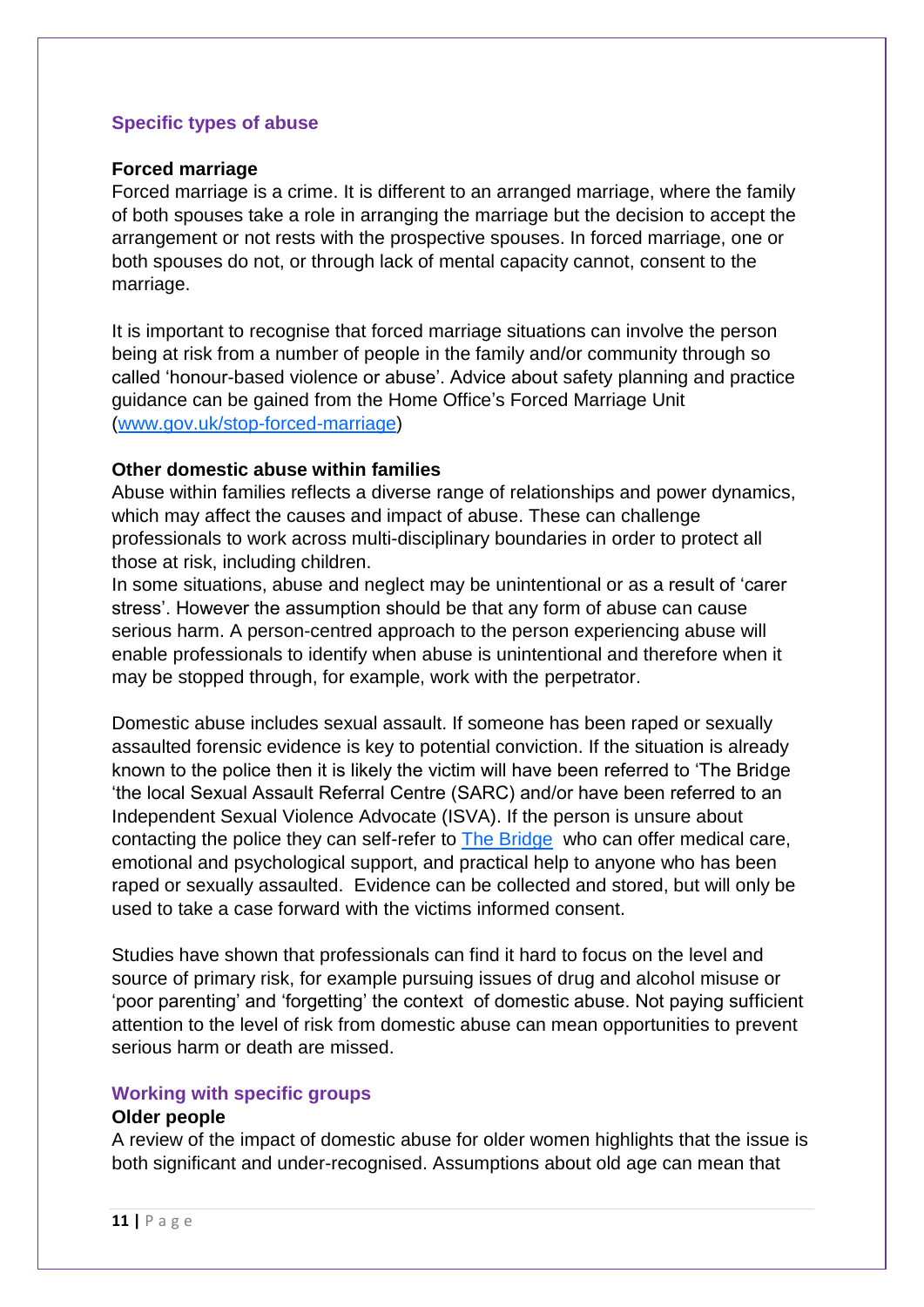when older people are seen to be injured, depressed or have other difficulties, these are presumed to be the result of health and social care needs. This can mean that signs of domestic abuse are missed.

Barriers to reporting specifically for older women may include dependency (particularly financial dependency) on perpetrators, combined with traditional attitudes towards marriage and gender roles, in addition to barriers affecting all people experiencing domestic abuse such as fear of reprisals. Earlier and prolonged abuse may be associated with later health problems, and there is a need to distinguish between abuse which commences in later life, and that



which forms part of a previous or ongoing abusive relationship.

Older people may be less aware than younger people of the services and options available to them, particularly if they are isolated due to abuse. They may feel domestic abuse services are only for younger people or people with children.

The 'self-help' model familiar to younger people, and the possibility of discussing personal or family problems with a stranger may also be unfamiliar to them. They may need more time, more reassurance and more confidence in what might happen and the services available, before they disclose abuse and accept support to move forward.

# **People with mental ill-health**

Domestic abuse can have an enormously detrimental effect on mental health. Research also shows that people with mental ill-health are more likely to experience domestic abuse. Perpetrators may use mental ill-health against their victim, for example saying the victim 'couldn't cope without them' or saying the victim is 'mad' and is 'making it up' or withholding medication. These behaviours will almost certainly add to emotional distress and exacerbate any existing mental health issues.

# **People who misuse substances**

Victims of domestic abuse may use alcohol or drugs in order to cope with, or 'block out' what is happening to them. Some victims of domestic abuse are forced into drug or alcohol misuse by their abuser in order to intensify control. There is also potential for a perpetrator to exercise control over a victim who is dependent on alcohol, prescription medication and/or street drugs by controlling access to drugs or treatment.

Victims of domestic abuse who misuse substances need to feel they are not being judged or stigmatised by agencies. Professionals need to emphasise that their role is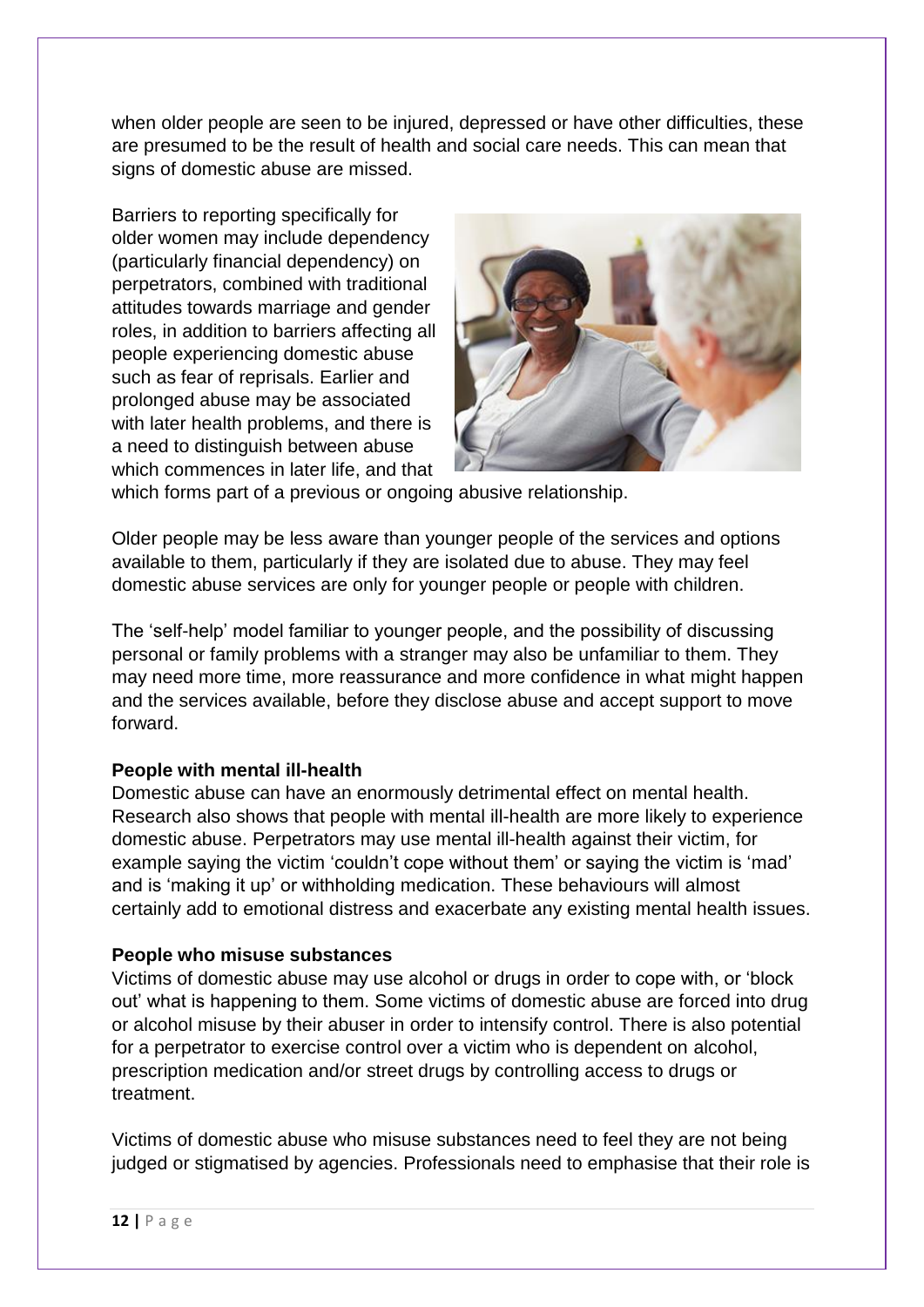to support the person and to encourage disclosure if they are struggling as a result of drug or alcohol misuse.

# **People with learning disabilities**

People with learning disabilities have intimate relationships. They are more likely to experience abuse than people in the general population. Factors which increase vulnerability are:

- Inability to understand that acts are abusive
- Exposure to multiple carers
- Difficulty in reporting crime
- Habitual submission to authority

Women with learning disabilities experience domestic abuse in a similar way to other women. Support services should be accessible to them in the same way.

# **Carers**

The Care Act defines a carer as someone who 'provides or intends to provide care for another adult' (but not as a volunteer or contracted worker). Carers may cause harm, through abuse or neglect of the person they care for or they may be caused harm by the person they care for.

The local authority has a duty to assess a carers needs for support to maintain their well-being including protection from harm. Support to address domestic abuse should be offered if the abuse is causing a carer's physical or mental health to deteriorate, or preventing them from caring for another adult.

Sometimes domestic abuse referrals are judged to be a result of carer stress. In these situations adult social care has a duty to assess the needs of the adult and the carer. The situation may benefit from extra care support and may not require domestic abuse action.

There is a distinction between intentional harm and unintentional harm. The Domestic Violence Crime and Victims Act (2004) includes the crime of causing or allowing the death of a child or vulnerable adult. This may be relevant to carers who do not ensure that a person in their household gets help to prevent serious harm. Practitioners should seek advice if they believe a crime may have been committed.

The risk of harmful behaviour (whether intentional or not) tends to be greater where the carer's well-being is at risk because they:

- Have unmet or unrecognised needs of their own
- Have little insight or understanding of the person's care and support needs
- Have unwillingly had to change lifestyle
- Are not receiving practical or emotional support from other family members
- Are feeling emotionally or socially isolated, undervalued or stigmatised
- Have other responsibilities such as family or work
- Have no personal or private space outside the caring environment
- Have frequently requested help but problems have not been resolved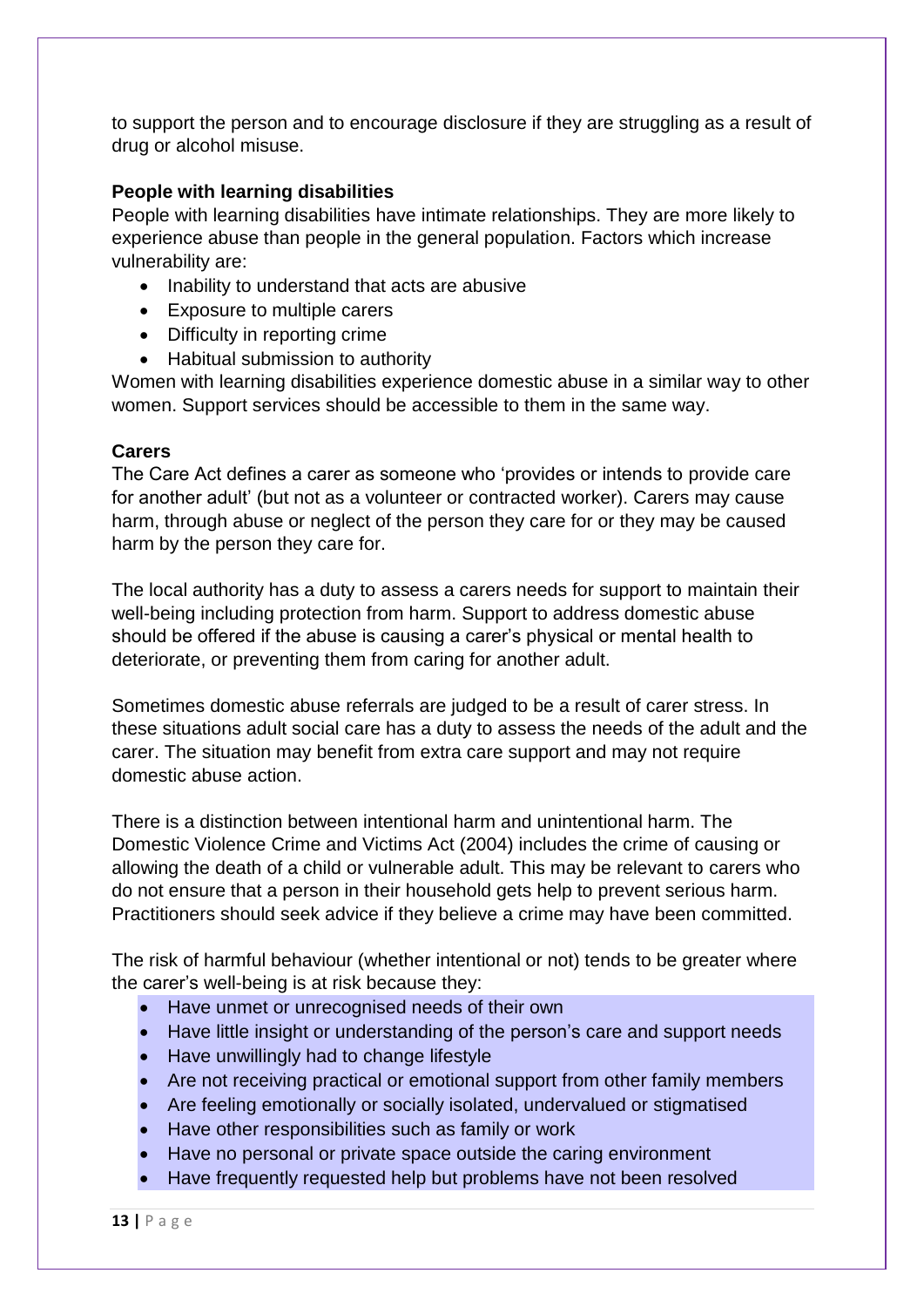- Are being abused by the person they care for
- Feel unappreciated by the person they are caring for or exploited by relatives or services

Potential indicators of situations where abuse of carers is more likely are where the person being cared for:

- Has health and care needs that exceed the carers ability to meet them
- Does not consider the needs of the carer
- Treats the carers with a lack of respect or courtesy
- Rejects help and support from outside
- Refuses to be left alone by day or by night
- Has control over financial resources, property and living arrangements
- Engages in abusive, aggressive or frightening behaviours
- Has a history of substance misuse, unusual or offensive behaviours
- Does not understand their actions and the impact on the carer
- Is angry about their situation and seeks to punish others for it
- Has sought help or support but did not meet the threshold for this
- The caring situation is compounded by the impact of the nature and extent of emotional and/or social isolation of the carer or supported person

Practitioners should be aware of and vigilant against the potential of the 'rule of optimism' where they may place undue confidence in the capacity of families to care effectively and safely.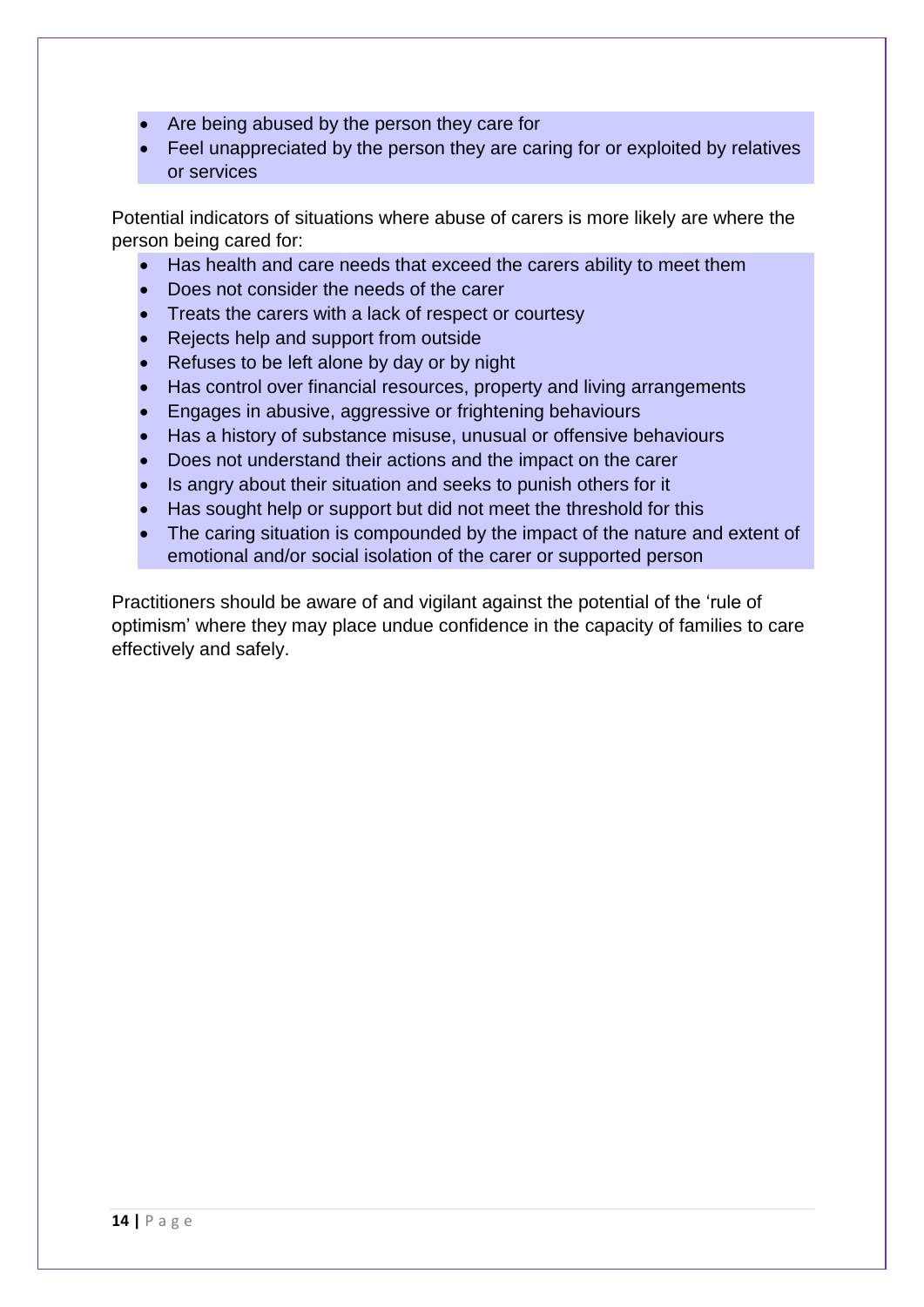# **Mental Capacity**

Decisions taken with and on behalf of adults who need safeguarding because of domestic abuse may be serious and have far reaching consequences, including leaving the family home or being restricted from contact with the perpetrator or other family members. People must be involved to the maximum degree possible in making plans about their own well-being, including their protection from abuse and neglect.

Assessing capacity can be particularly challenging in domestic abuse situations, where the person is cared for by, or lives with a family member or intimate partner and is seen to be making decisions which put or keep themselves in danger.

It is a principle of the mental capacity act that a person only has full capacity if they have access to all the relevant information about the decision they are making. All victims should be given information about their options whether or not they appear to want them at the time. They must be given time to understand accessible information about the options open to them, including specialist domestic abuse services, sanctuary schemes and places of safety, as well as legal options such as restraining orders, and actions that the police can take such as Domestic Violence Protection Orders.

# **People who lack capacity**

An Independent Mental Capacity Advocate (IMCA) should be considered in all circumstances where a person does not have mental capacity to make decisions about their safety. People who lack capacity and who have family and/or friends are still entitled to an IMCA to support them during a safeguarding enquiry if the decision-maker is satisfied that having an IMCA will benefit the person.

Not all IMCAs have training around domestic abuse. The use of an IMCA does not preclude joint working with another specialist advocate such as an Independent Domestic Violence Advisor (IDVA).

# **People who have capacity**

Skilled assessment and intervention is required to judge whether decisions to not accept support in relation to domestic abuse should be described as 'unwise decisions' which the person has capacity to make, or decisions which are not made freely, because of coercion and control. Being at high risk of harm often limits an individual's capacity to safeguard themselves. Careful consideration must be given to whether the person is choosing to stay in a high risk abusive relationship because they are not free from the undue influence of the person who is causing them harm.

There is scope for local authorities (using the principle of inherent jurisdiction) to commence proceedings in the High Court to safeguard people who do not lack capacity, but whose ability to make decisions has been compromised because of constraints in their circumstances, coercion or undue influence. Practitioners will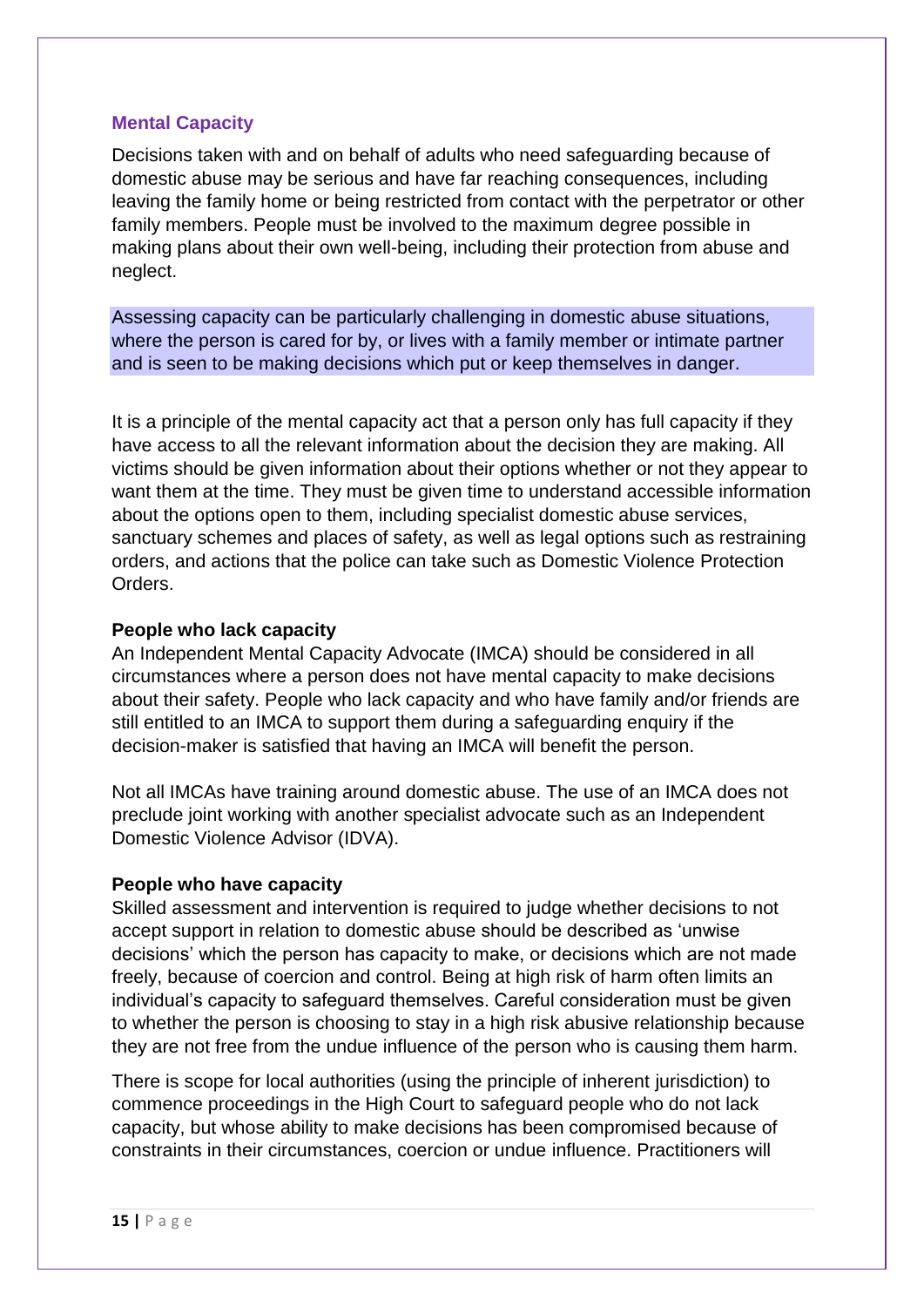need to seek formal advice in situations where a person has capacity and chooses not to accept support.

The barriers that prevent people leaving abusive situations may also factor in deciding to return, and decisions to return should be understood in that context. A safeguarding plan should include safety planning with the person to minimise the risks and ensure they have clear options for leaving again if they decide to do so.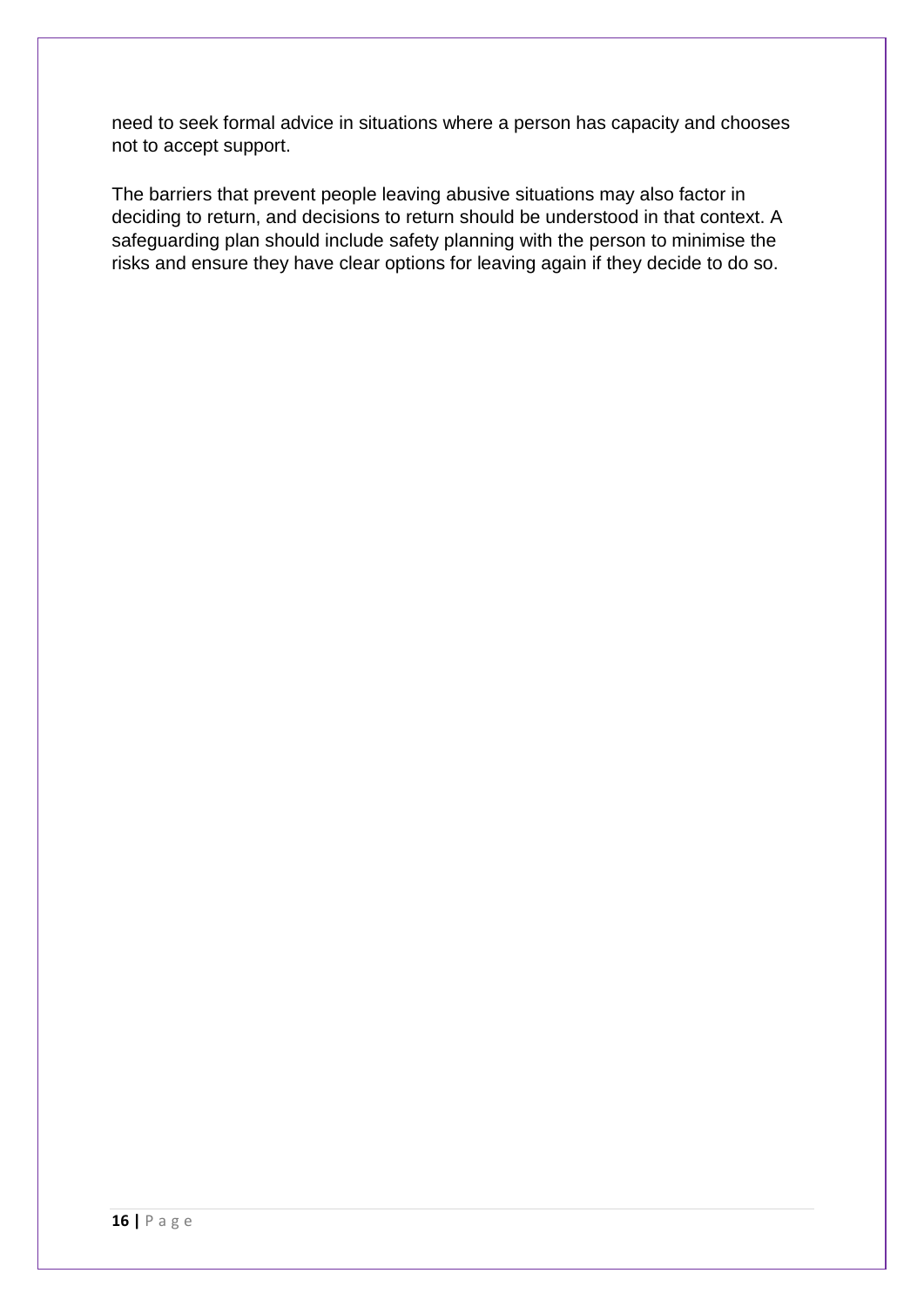# **Safe Enquiries**

When working with victims of domestic abuse the first key principle to follow is to enquire safely about violence or abuse. Safe enquiry means ensuring the potential perpetrator is not and will not easily become aware of the enquiry, and is a cornerstone of best practice in domestic abuse.

*Incidence of violence and levels of harm increase when a perpetrator's control is being challenged. It is therefore very important that the perpetrator does not learn about any disclosure or plans being made by the person at risk by accident or without the knowledge of the person at risk, unless there are very exceptional circumstances. In order to do this the practitioner should ensure privacy for the person concerned.*

Safe enquiry is also recognised to be an important intervention even when it does not result in disclosure. If a person is experiencing domestic abuse but chooses not to disclose they should routinely be offered domestic violence service information to take away with them if they wish, and should not be required to make a disclosure before being given information.

# **Best practice in undertaking safe enquiry**

To ensure safety and confidentiality the practitioner should:

- Always ensure they are alone with the person before enquiring into possible abuse – never ask in front of a partner, friend or child
- Make sure they cannot be interrupted, and that they and the person have sufficient time
- Only use professional interpreters
- Not pursue an enquiry if the person lacks capacity to consent to the interview unless they have already arranged an advocate
- Document the persons response, but ensure these records are not accessible to the perpetrator

To give opportunities to disclose abuse practitioners should:

- Explain their reasons for enquiring into domestic violence or abuse
- Explain the limits to confidentiality that they would have to share what was told to them if another person was in danger or if a crime may have been committed
- Ask direct questions about the person's circumstances, for example 'has anyone close to you made you feel frightened?'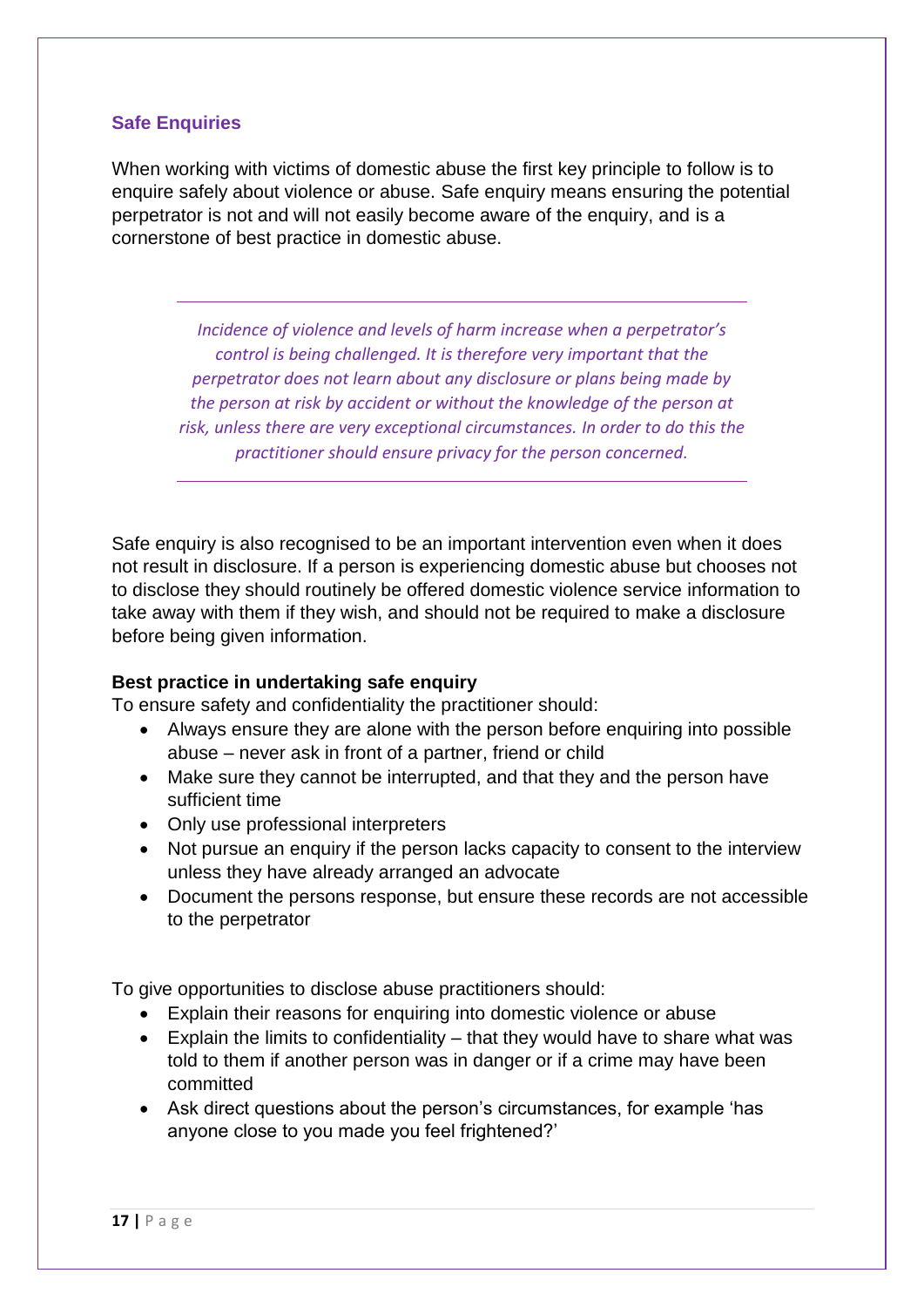Ask additional direct questions to adults with care and support needs, for example 'has anyone prevented you from getting food, medication or medical care?

If the practitioner is unable to speak to the person on their own they must raise this with their manager so that consideration can be given to alternative ways of achieving this.

# **Consent, Proportionality and Information Sharing**

A person with care and support needs or a carer can refuse to agree to a safeguarding enquiry being carried out on their behalf. Where the local authority identifies that the person lacks mental capacity and a safeguarding enquiry would be in their best interests, the local authority is required carry out an enquiry.

The same applies where the local authority identifies that a person is experiencing, or is at risk of experiencing, abuse or neglect, has capacity and is still refusing an enquiry. Local authorities must undertake that enquiry so far as possible and document this.

Safeguarding enquiries must always be appropriate and proportionate to the risk presented. They should promote the person's wellbeing and support a preventative agenda. They should provide the least intrusive response appropriate to the risk presented.

Decisions about sharing information must be justifiable and proportionate, based on the potential or actual harm to adults or children at risk and the rationale for decisionmaking should always be recorded.

# **Assessing and Managing Risks**

Comprehensive, accurate and well-informed risk assessments are fundamental to good practice and good outcomes for people who need both adult safeguarding and domestic abuse services. In all cases where an adult with care and support needs is experiencing domestic abuse an assessment of risk should be carried out. This assessment should be personalised and along the same principles as Making Safeguarding Personal.

A risk assessment carried out with the person at risk is a useful tool for supporting them to recognise and weigh up the situation they are facing. It will enable both the person and the practitioner to be confident about the interventions they are making.

Under the Domestic Violence Disclosure Scheme ('Clare's Law') any member of the public has the right to ask the police if their partner may pose a risk to them. Under Clare's Law, a member of the public can also make enquiries into the partner of a close friend or family member. Once an application is made, the police will carry out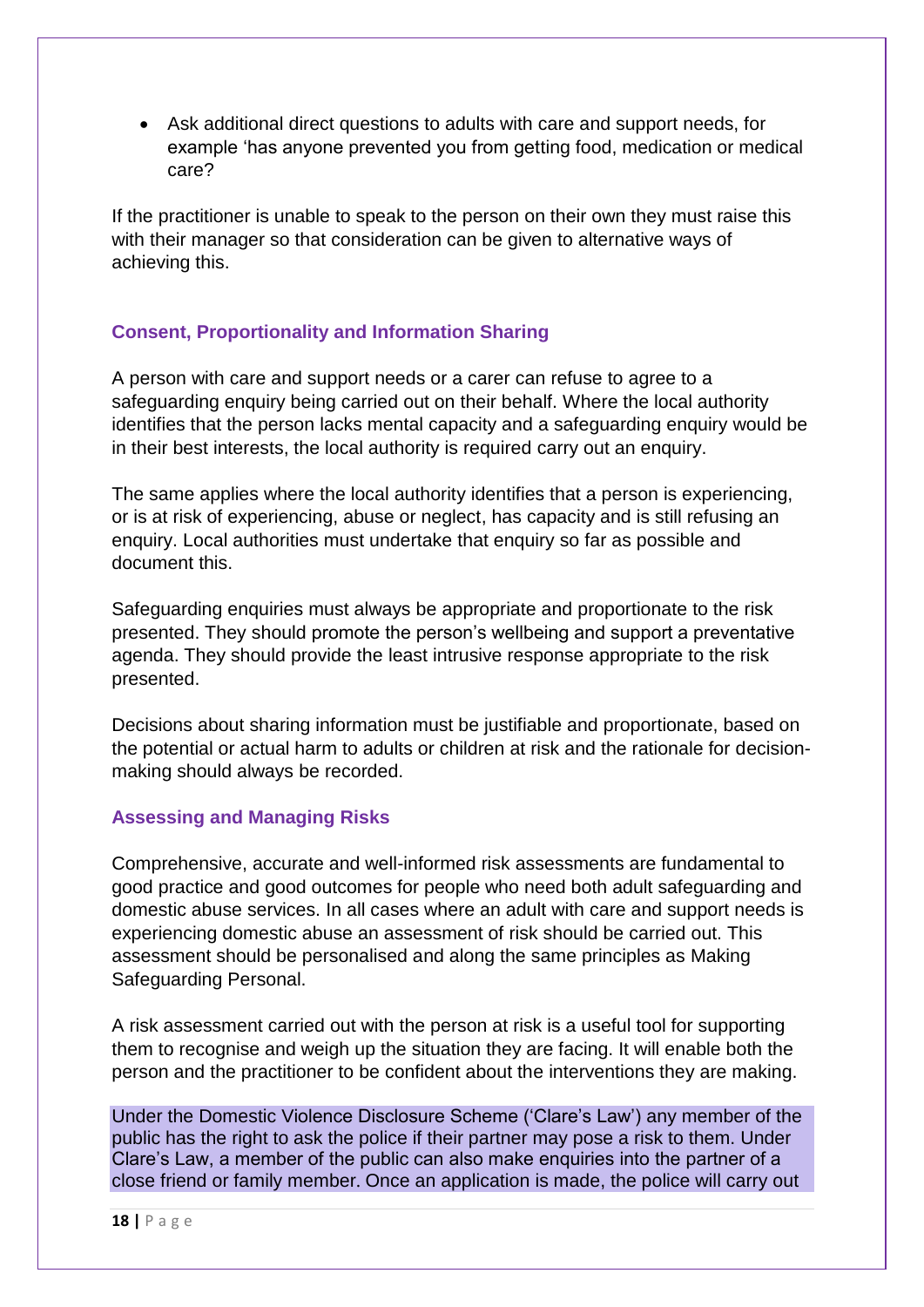a range of checks. If these reveal a record of abusive offences, or suggest a risk of violence or abuse, they will consider sharing this information.

This is called making a 'disclosure', and will usually be to the person at risk. This is unless, in the circumstances, someone else is better placed to use the information to protect the person at risk from abuse.

Risk assessments should draw on multiple forms of information and evidence about a perpetrators background, any prior incidents of domestic abuse, and take into account the evidence of the person experiencing the abuse, their level of fear and any coercive control and psychological abuse.

It is important to remember that risk can be fluid and circumstances can change suddenly. The safety plan should include a way for the person at risk to let professionals know if they think the risk level has increased.

# **The DASH Checklist**

The Domestic Abuse Stalking and Honour Based Violence Risk Assessment Checklist (DASH) is used as a tool to identify and discuss risk. It is also used by professionals in any agency to refer high-risk cases to the local Multi-Agency Risk Assessment Conference (MARAC).

The DASH checklist can be used by any professional working with the victim. Ideally it should be completed with the victim, however it can also be completed by the professional using their professional judgement.

The Dash should be used whenever a practitioner receives an initial disclosure of domestic abuse. Risk in domestic abuse situations is dynamic and can change very quickly. Therefore it may be appropriate to review the checklist with the person on more than one occasion. It is designed to be used for those experiencing current rather than historic domestic abuse and ideally would be used close in time to the last incident of abuse.

The DASH checklist is an evidence-based list of 24 questions about what factors are present in a domestic abuse situation. An answer of yes to 14 or more of the questions indicates a serious risk of injury or harm. However a score that is lower than that may reflect a situation where a victim is too scared to disclose some aspects of the abuse. **The exercise of professional judgement is therefore essential when considering the points score.** This is particularly so where the person experiencing domestic abuse has care and support needs. The DASH checklist is predisposed to assess risks for women with children and is known to have limitations for the identification of risk factors experienced by disabled, older people and men. However it is still a useful tool and consideration should always be given to its use with any victim of domestic abuse.

DASH Risk Assessment form [here](http://www.safelives.org.uk/sites/default/files/resources/Dash%20risk%20checklist%20quick%20start%20guidance%20FINAL_1.pdf)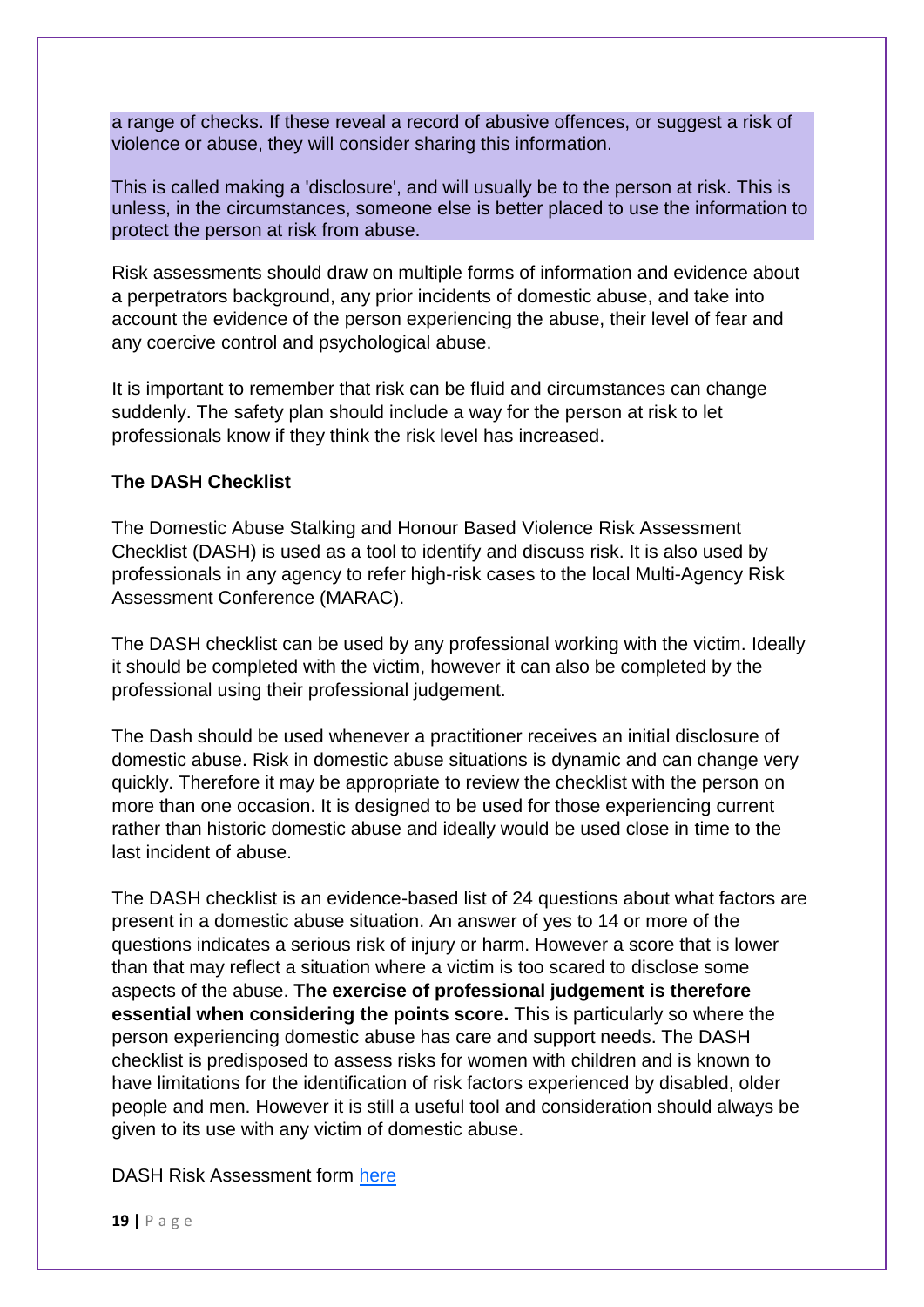The CAADA-DASH (Co-ordinated Action Against Domestic Abuse - Domestic Abuse, [Stalking](https://www.dashriskchecklist.co.uk/stalking/) and [Honour Based Violence](https://www.dashriskchecklist.co.uk/honour-based-abuse/)) Risk Identification Checklist has been developed for use with younger people. Practitioners may feel it is helpful to use with adults aged under 25 or with adults who have learning disabilities.

DASH Young Persons Risk Assessment form [here](http://sites.southglos.gov.uk/safeguarding/wp-content/uploads/sites/221/2016/02/DASH-YP_RIC.pdf)

# **Multi-Agency Risk Assessment Conferences (MARAC) and Multi-Agency Safeguarding Meetings**

MARACs are regular meetings which take place in each area, usually chaired by the police, where statutory and voluntary sector partners work together to develop a coordinated safety plan to protect each victim. They usually consider cases identified as 'high risk' by use of the DASH checklist.

The MARAC process is currently under review in South Gloucestershire.

Membership of MARAC is fixed and members attend for all case discussions. Typically 15-20 cases may be considered at each MARAC. Information is shared prior to the meeting so that all attendees can bring any information they have about the person or any children at risk, the perpetrator or any other relevant information about the household. The referral to MARAC is usually with the person's consent, but if that is not obtained, then MARAC can still consider high risk cases without consent, with the justification of preventing serious harm.

While there are considerable overlaps there are also differences between the approaches of MARAC and safeguarding:

- MARAC meetings discuss several cases in a meeting. Each case will be discussed for a short period of time
- Safeguarding meetings consider only one case and have more time available to discuss a situation in more detail
- MARAC assumes that each agency will carry out any actions they agree and does not monitor the detailed implementation of the safeguarding plan
- MARAC address high risk domestic abuse cases only and is not usually an effective mechanism for immediate response to a crisis
- The person concerned is not present at the MARAC meeting but they or their representative if they lack capacity, should always be invited to attend a safeguarding adults meeting

Safeguarding staff can refer to MARAC if they feel the risk of domestic abuse is high. Similarly MARAC can refer to adult services if they feel a person has care and support needs.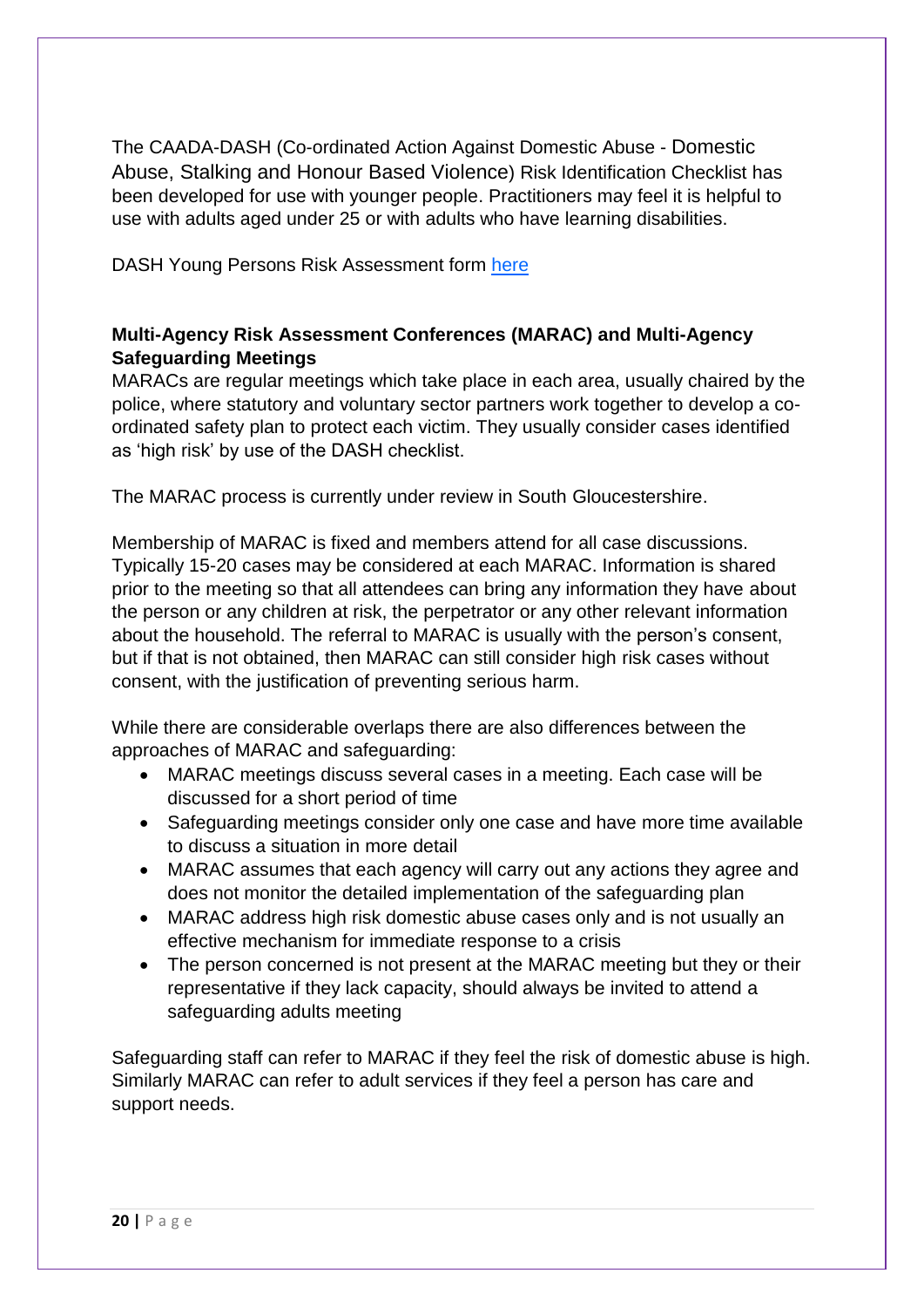# **Common barriers to effective risk assessment and management**

- Failing to conduct a risk assessment in the belief another professional is taking the lead; always check
- Some professionals may lack the depth of understanding about the nature of domestic abuse, why it occurs and why victims remain in abusive relationships. This is often the biggest barrier to effective risk assessment and should be tackled through effective supervision and training
- Not involving the person concerned in all stages of risk assessment and management. Working collaboratively with the person experiencing the abuse provides consistently more effective results
- Unintended collusion with the perpetrator. This can take many forms but commonly the victim is not seen as credible, and their account of the abuse is viewed as inaccurate or embellished. Professionals can view the victim as responsible for the abuse – particularly if the victim presents as 'angry' with professionals or misuses substances. In some cases the perpetrator will make counter allegations against the victim. Professionals need to work to ensure that everyone is safe and carry out safe enquiry with every potential victim
- Not asking children or adults with care and support needs about how the abuse is affecting them. This can hinder the recognition of the impact of abuse and is often identified as a significant factor by Serious Case Reviews, Safeguarding Adults Reviews and Domestic Homicide Reviews
- Not using, or inappropriate use of, assessment, referral and risk assessment forms. Used as tools these can inform the overall assessment of the level of risk and ensure that a case is managed effectively. As the record of a focussed conversation about risk the DASH checklist can also enable the victim to see the factors placing them at high risk
- Not undertaking in-depth assessments that take full account of static risk factors. Estimates of the long term likelihood of abuse reoccurring should be anchored in a detailed consideration of factors including previous incidents, past behaviour, background and personal circumstances. Dynamic factors should be used to make moderate adjustments to risk assessments and aid intervention and/or treatment planning, for example current attitudes of the perpetrator, current drug and alcohol use, stress levels and so on
- Not increasing protection and support at times of increased risk. Separation is a key time of high risk to victims. Challenging perpetrators on their behaviour or implementing zero tolerance policies can also increase risks to victims. Perpetrators should not be challenged except on the basis of a defensible decision making process in consultation with specialist professionals
- Not recognising or responding to additional key risks posed to BAME domestic abuse victims. Safeguards include always using professional interpreters and supporting those with insecure immigration status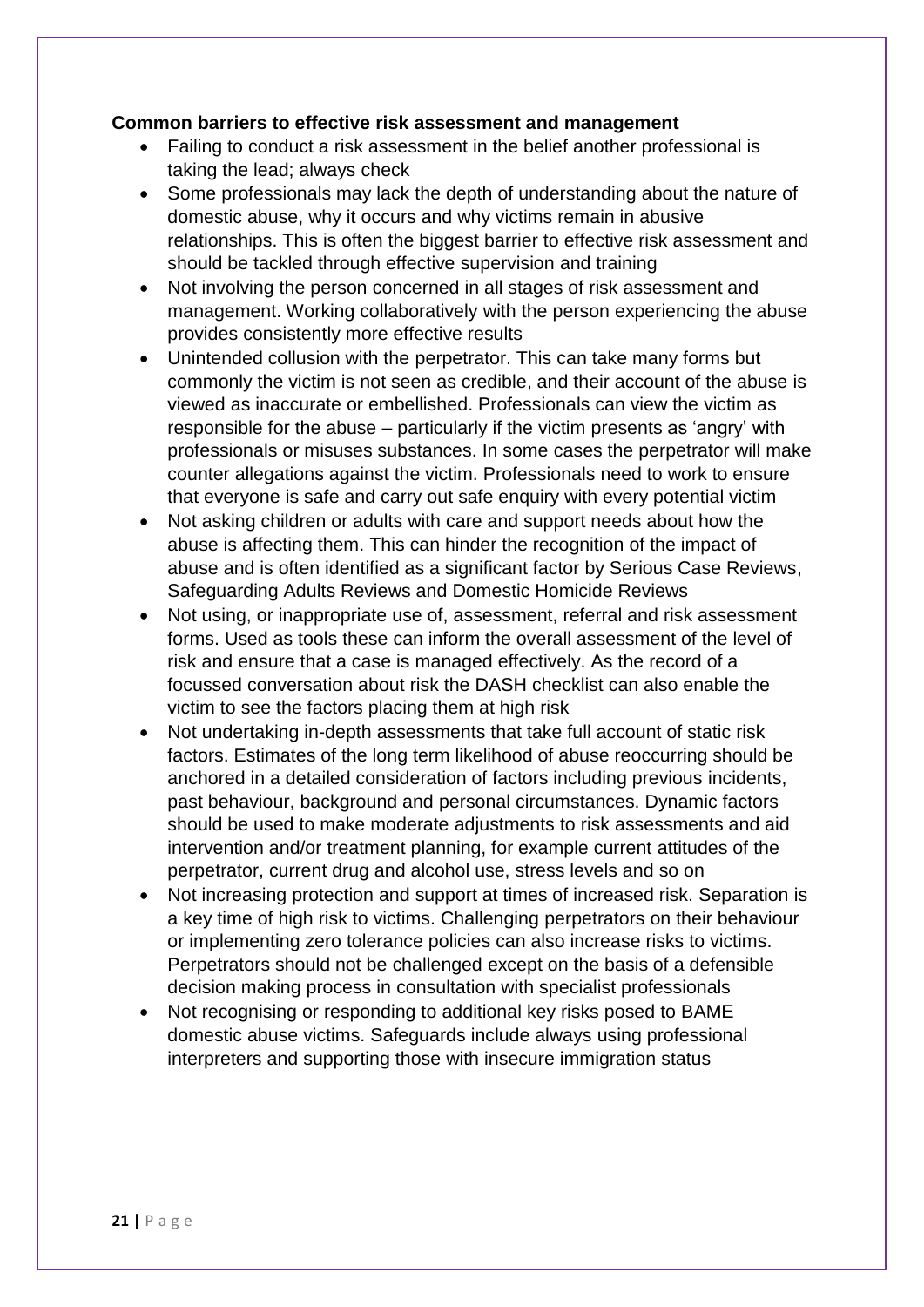#### **Domestic abuse support services and legal action**

If the victim or the perpetrator is going to stay at or return home, safeguarding or safety planning will support them to plan how they are going to keep as safe as possible. Specialist support and protection services must be involved.

Any victim of domestic abuse may be signposted to specialist support services regardless of their assessed level of risk, but adults with care and support needs may need assistance and/or an intermediary to help them navigate available services. This should form part of the follow-up from the risk assessment process.

Services that meet care and support needs may also play an important role in protecting someone from domestic abuse, for example telecare monitoring or regular visits from care workers. If services are being used as part of a safety plan this should be specified. Those co-ordinating and delivering services must be made aware of the risk of abuse and be clear on what to do if the risk increases.

When discussing options and giving information to people, practitioners will need to exercise professional judgement about the language they use and how they introduce options. The aim of this should be to meet the needs of the individual for information and support, at a pace and level of detail which suits them, and in ways that are understandable and accessible.

A range of services have been developed by specialist domestic abuse agencies. These include practical services, emotional support and statutory advocacy. A guide to services available in South Gloucestershire can be found in Appendix 1.

# **Legal Action**

#### **Domestic Violence Protection Orders**

If the police have a reasonable belief that domestic abuse has occurred they may be able to obtain a Domestic Violence Protection Order (DVPO) from a magistrate. A DVPO can last between 14 and 28 days. It may stop the perpetrator from entering or being within a certain distance of the home of the person at risk, stop the perpetrator from making the person at risk leave their home, or require the perpetrator to leave the home of the person at risk, even if it is their home too. The law allows DVPOs to be made even if the victim does not agree with it.

The police can arrest anyone who breaches the DVPO. The penalty for a breach can be a fine or imprisonment. Use of DVPOs can give time to the person who has been abused to reflect and make decisions about their future, or give them the opportunity to access health and care support.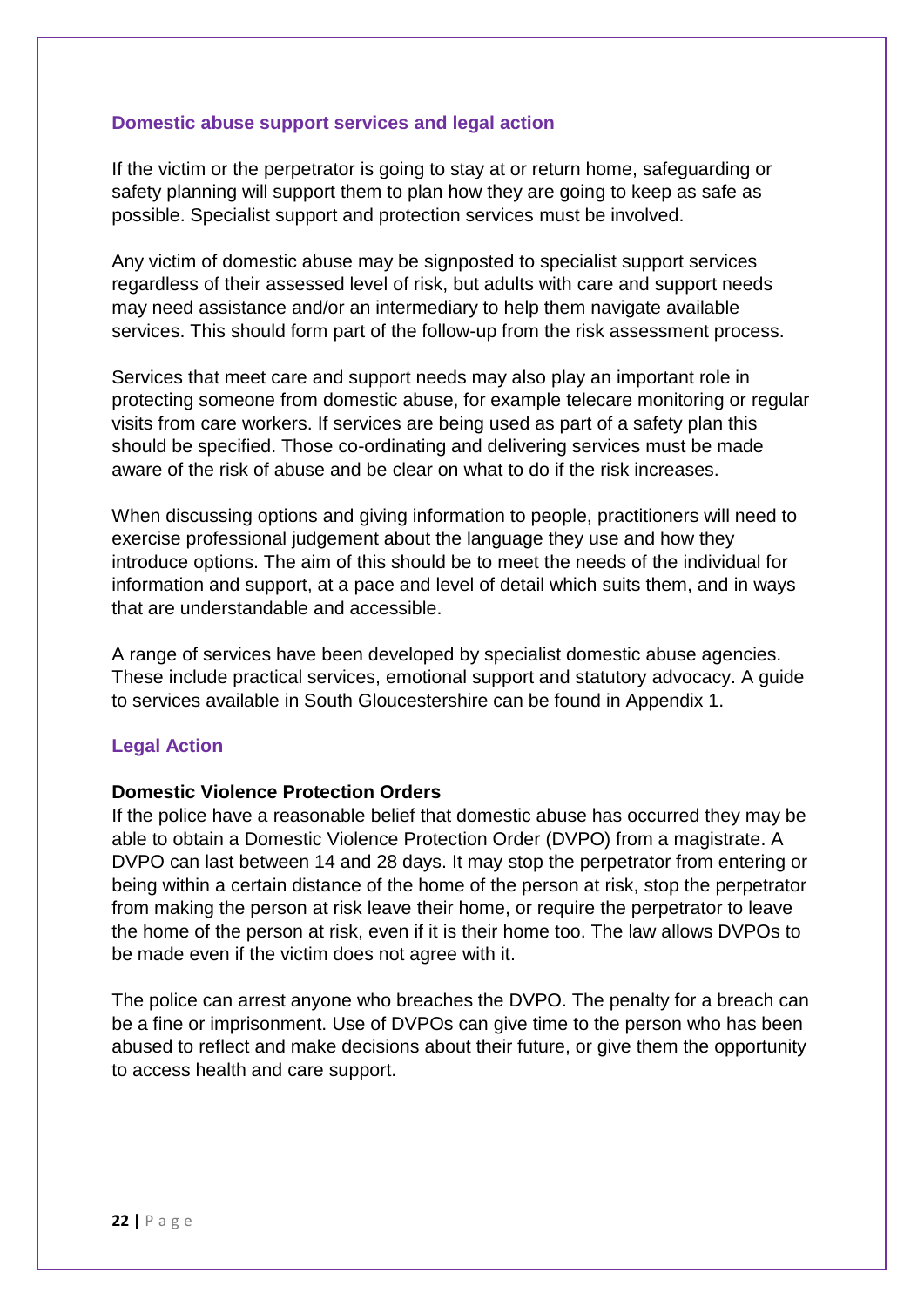# **Restraining Orders**

Restraining orders can be made by a court in relation to a criminal case alleging domestic abuse, whether or not the case is upheld. A restraining order is made when there is a need for the order to protect a named person or persons from harassment or conduct that will put them in fear of violence. It may cover a range of behaviour.

#### **Civil Law**

A person at risk of domestic abuse can make an application for a non-molestation order, often known as an injunction in the Family Proceedings Court, the County Court, or the High Court, with or without representation from a solicitor. This prevents the abuser from certain behaviour (such as contacting the victim) or compels them to action (such as not attending the address). A breach of a non-molestation order is a criminal offence.

# **Recording**

Case recording by all practitioners is essential as part of legal case building. Case records are often requested for legal proceedings. Practitioners should record in a way that distinguishes fact from opinion, is transparent and reflects the views of those with whom they are working. Records should be evidence-based, accessible, analytical and understandable to others.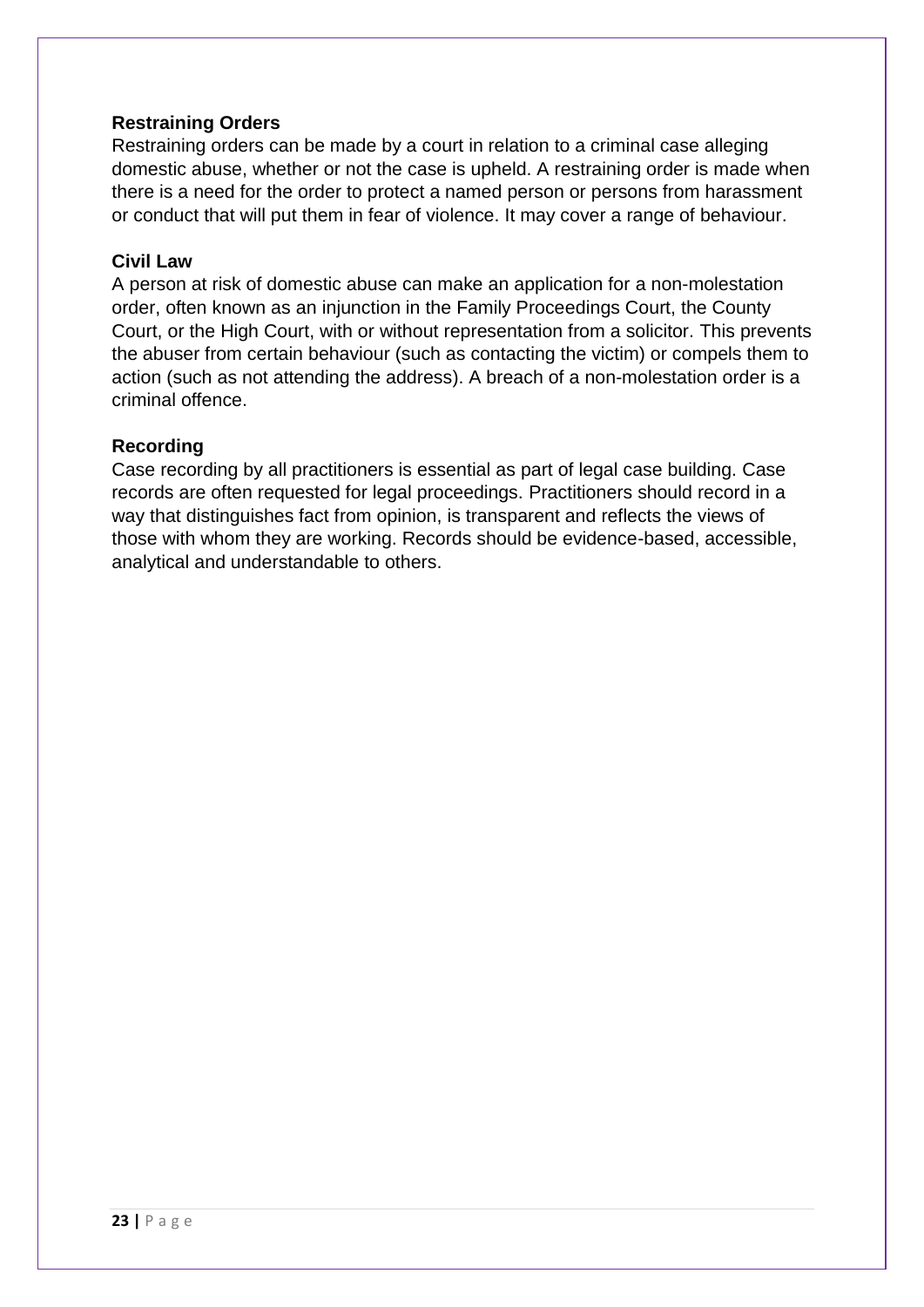# **Working with Perpetrators of Domestic Abuse**

It is crucial that the safety of the victim is prioritised at all times. Whether the abuse is deliberately perpetrated or not, carers and family members should not have to tolerate the impact of abuse on their own well-being. The principles of safe enquiry and victim-centred risk assessment are the same whatever the cause or motivation for the abuse.

Managers must be aware that it is not appropriate for practitioners to work with both the victim and the perpetrator of domestic abuse.

Risk can be decreased by professionally-run specialist group programmes that support perpetrators to understand, and choose to change, their behaviour. Such interventions require the perpetrator to engage in the program and be honest about the abuse they perpetrate.

**Specialist training should be undertaken before assessing perpetrators of domestic abuse or providing interventions to address abusive behaviour. Practitioners without that skill base should focus their interventions on the safety of adult victims and children, and signpost perpetrators to specialist services.**

#### **Perpetrators with care and support needs**

It is important to recognise that some adults with care and support needs can themselves be domestically abusive and that this can be hidden, or go unrecognised, by family members or professionals. The abuse may have been present for many years and the abuser's care and support needs may have been used as an excuse for their behaviour, even in situations where they have capacity to choose to control their actions.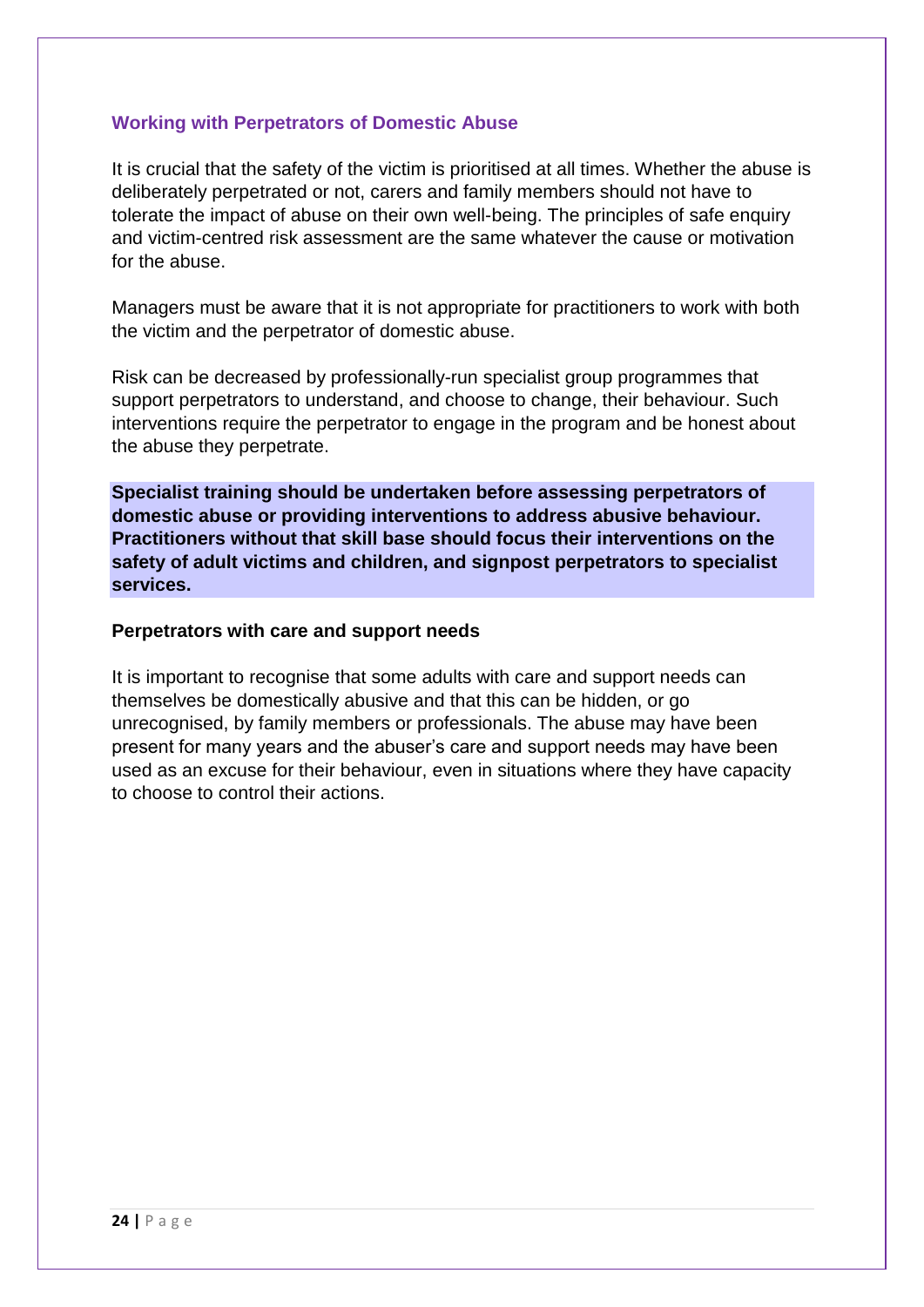**Appendix 1. Services available in South Gloucestershire**



# **Next Link Domestic Abuse Service**

# **Referral Route**

Next Link receive all referrals from professionals and self-referrals from service users through contacting the Telephone Advice and Helpline on **0800 4700 280**.

**Telephone advice and helpline:** Mon to Fri 8.30 am -5.30pm & Sat 9.30am – 1pm.

All referrers can speak to a worker who can take all relevant information to make safe contact with the service user.

All service users are put through to our triage advice service. All victims asking for support are offered a relevant service that meets their needs and responds to their immediate safety risks. Callers wanting advice and guidance can access our accredited advice service.

Service users can also talk anonymously with our support workers through our live chat helpline accessed through our website on [http://www.nextlinkhousing.co.uk/southglos/contact/.](http://www.nextlinkhousing.co.uk/southglos/contact/)

# **Safe Houses for Women and Families**

Next Link have safe houses across South Gloucestershire including houses for women and children, a house for single women, and a house for women with complex needs.

The housing is direct access and women and children can move in immediately if there is a vacancy and can stay for up to six months.

During their stay we will provide emotional and practical support including benefits, support with children, legal options, staying safe and support to help victims to move on to alternative accommodation.

# **Safe Houses for Men**

We have a house for male victims, it is direct access and men can move in immediately if there is a vacancy and can stay for up to six months.

During their stay we will provide emotional and practical support including benefits, support with children, legal options, staying safe and support to help victims to move on to alternative accommodation.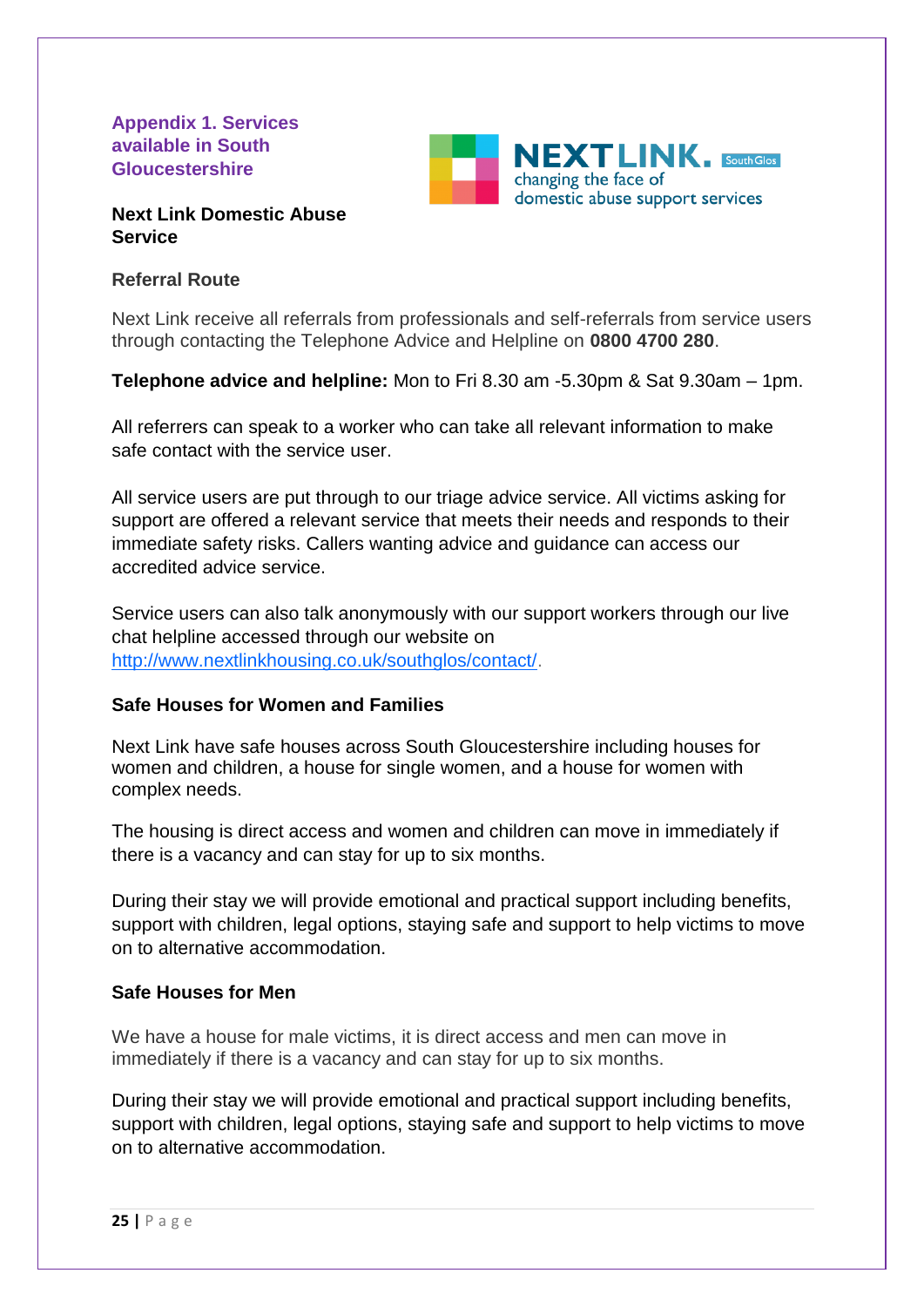# **Outreach IDVA Services**

This service offers support to women and men who are assessed as high risk victims of domestic abuse. They may want to remain home safely and want to remove their violent partner or feel unsafe at home and need to go to a Safe house or may want to stay at home and are not ready to leave their violent partner.

Practical and emotional support is given to help victims to keep safe and also help with any court proceedings, legal options, housing options, connecting into the community and planning for the future.

# **Community Outreach Services**

This service offers support to female and male victims who assessed as being at medium or standard risk of Domestic Abuse. Again they may want to remain home safely and want to remove their violent partner or feel unsafe at home and need to go to a Safe house, or may want to stay at home and are not ready to leave their violent partner.

Practical and emotional support is given to help victims to keep safe and also help with any court proceedings, legal options, housing Options, connecting into the community and planning for the future.

# **Identification and Referral to Improve Safety (IRIS)**

For many victims of domestic abuse going to see the doctor is the only safe place they can go without their violent partner present.

Our specialist domestic violence advocate-educators train and support primary care clinicians to recognise domestic abuse and refer their female patients to our service.

The IRIS workers offer emotional and practical support and if appropriate help to access a range of specialist services.

# **A&E Independent Domestic and Sexual Violence Advisor (IDSVA)**

The A&E IDSVA will provide an immediate support service to female and male victims of domestic abuse accessing Emergency Department and Maternity Services at Southmead Hospital.

They will provide advice and support at the point of crisis, making A&E a safe space where support is provided and choices are offered. The IDSVA will make appropriate safeguarding and provide support for up to 4 weeks and make referrals for ongoing support.

The A&E IDSVA also work closely alongside hospital staff, providing training and raising awareness to support the disclosure of domestic violence and abuse.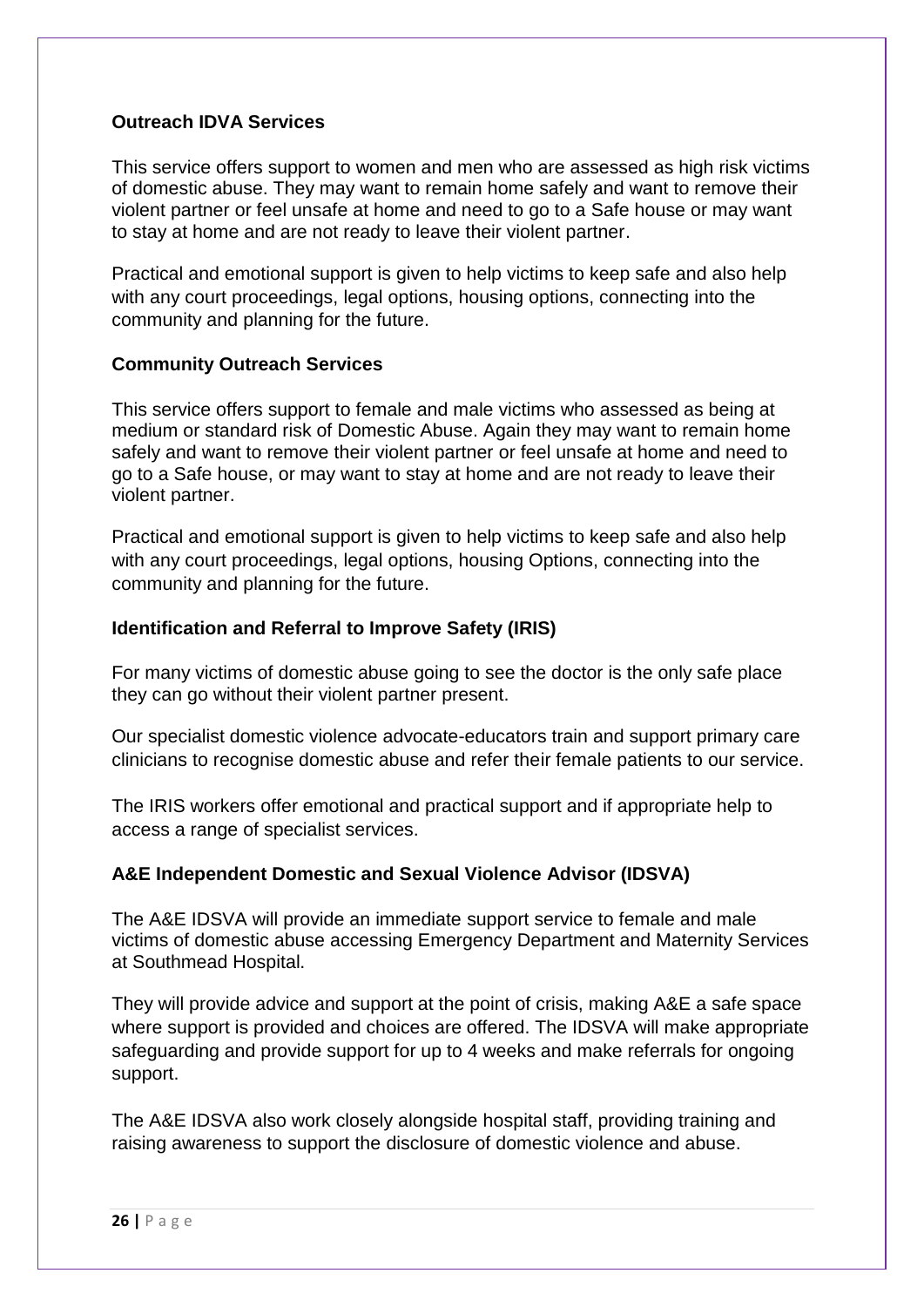#### **Group Programme**

A variety of pattern changing courses run in South Glos. These include the Freedom Programme, Recovery Toolkit, CRUSH for young people and peer support groups. The service will be open to all victims aged 16 years and over regardless of if they are using any of our other services

The programmes focus is on both emotional and practical support including; understanding the dynamics of domestic abuse, self-esteem, confidence, coping strategies, skills and competencies, building friendship network, independence, ambition.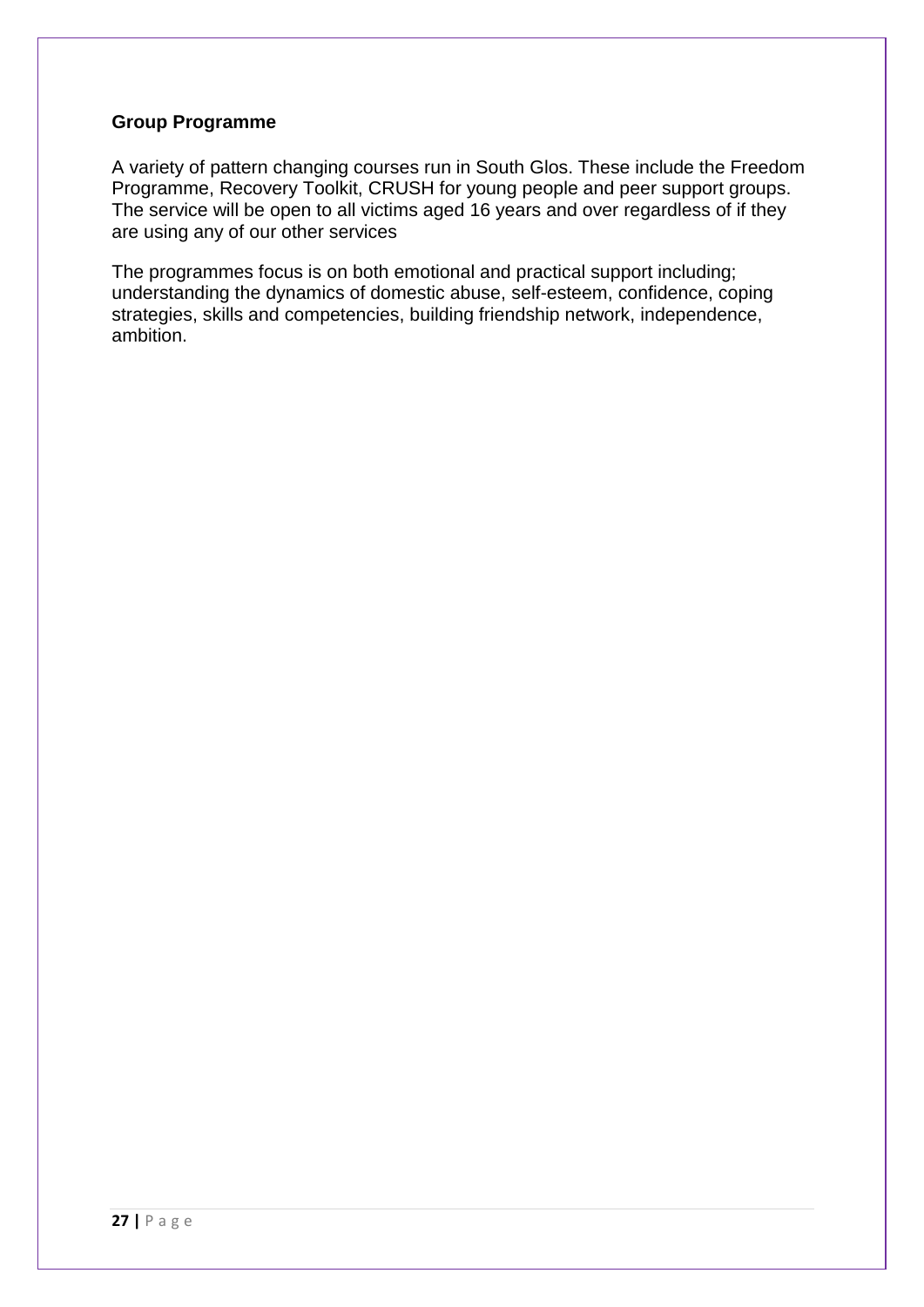# **Appendix 2. Julian House**



Julian House have over 30 years' experience of providing empowering, quality services. Our roots are in meeting the needs of homeless people, however over the last twelve years, we have extended our service provision to address the underlying complex causes of homelessness; particularly domestic violence and abuse.

#### **Our Domestic Violence and Abuse Services in South Gloucestershire:**

**Back @ Track:** Group work for young people who have experienced domestic abuse in the home. These groups are run for 7 to 11 year olds and 11 to 17 years old. The group programme gives young people the opportunity to explore their experiences of abuse through safe, confidential and interactive sessions and gain tools that will help them move on and to feel more confident and less isolated.

**Outreach:** One to one outreach for children aged 4 to 17 who have experienced domestic abuse in the family home and in their own relationships. Our sessions give young people a space where they can begin to explore and articulate their experiences of domestic abuse and gain strategies that will help them move forward positively with their lives.

Where appropriate, outreach may also include an element of family support. In this context 'family support' means working with the child and parent together (usually two out of the six sessions) to help the parent better understand how they may be able to help support their child in terms of coping with their feelings and behaviours around their experiences.

**Connect with respect:** a dynamic Preventative Programme for schools and other settings that educates and supports children and young people to have happy, healthy relationships for life. It empowers students to support each other and supports teachers and professionals to support their students.

**Contact details:** Children and Young People's Services

0117 942986

[cypservice@julianhouse.org.uk](mailto:cypservice@julianhouse.org.uk)

10-12 Picton Street, Bristol BS6 5QA